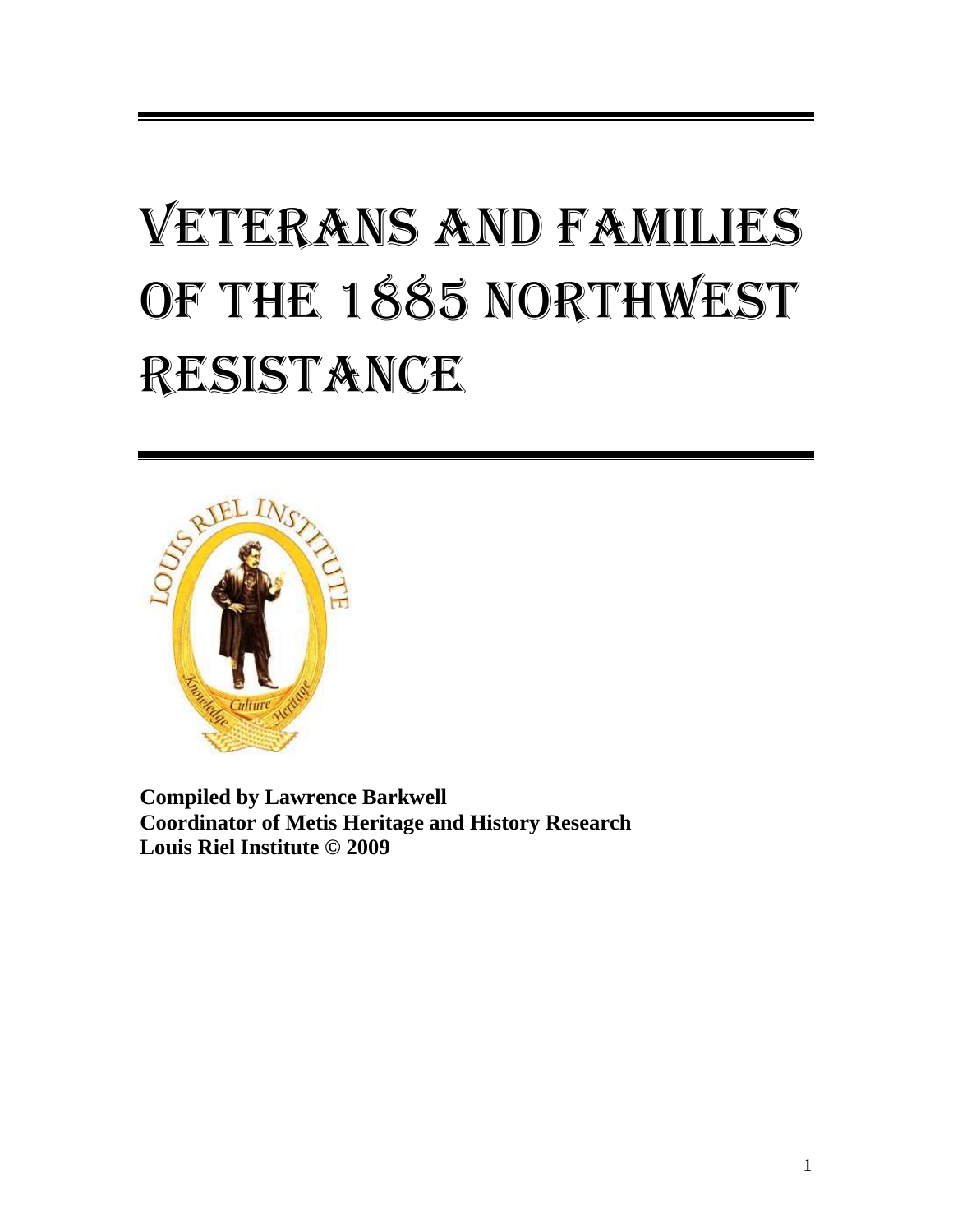# **Families of the 1885 Resistance**

The 1885 Northwest Resistance was a defining event for all Metis families. The repercussions spread across the country and would affect Metis families for decades. This was true for all Metis whether they fought on the Canadian side or whether they were on the Metis side of the Resistance.

In 1885, Canada was administering the Northwest Territory while ignoring petitions and entreaties from the local population for effective political representation. At the time Metis Aboriginal rights had not been recognized and no negotiations were planned. The Metis of the region sought to negotiate their rights for a land base just as they had done to bring Manitoba into Confederation in 1870. The Metis had sent many petitions to Ottawa to outline their grievances and no answers had been forthcoming. After the government imposed taxes on Metis woodlots and began giving away Metis lands to the Prince Albert Colonization Company, the Metis began to take up arms Their subsequent resistance was met with the mobilization of the North West Mounted Police and a Militia under the command of General Middleton. The Metis were defeated at Batoche in the spring of 1885. This was the first war fought by the Dominion of Canada. The Metis participating in the Resistance included fighting men, women who were nurses, boys who were messengers and foragers for ammunition and other community members who provided food, clothing, carts and horses. Hundreds men and women are included on the list that follows. The French, Scottish, English and First Nations friends of the Metis who participated in the Resistance are also documented.

#### **Acanmachini, The Rock Used to File Bones.**

**Adams, Charles.** (1838-1917)

**Allard, Antoine.** (b. 1849) Spouse, Euphrosine (Ledoux)

**Allery dit Henry. Marguerite (Boyer)**  (b.1835)**.** Spouse, Isidore Boyer (1829-1885).

**Allery, Marie (Boyer)** (b. 1821). Spouse, François Cote Boyer (1852-1885).

**Amyotte, Arthur.** (b. 1858) Spouse, Betsy Anderson

**Anderson, Betsy (Amyotte)** (b. 1867). Spouse, Arthur. Amyotte (b. 1858).

**Anderson, Caleb.** (b. 1860)

**Anderson, Charles.** (b. 1862). Single

**Anderson, Eliza (Tate)**. Spouse Andrew Tate (b. 1840).

**Anderson, Nancy Sophie (Boyer)** (1865). Spouse, Napoleon Boyer (1859-1920).

#### **Anpetu Wastewin (Beautiful or Fine Day Woman)**. Spouse, Kangi Tamahecha (Skinny Raven).

**Arcand, Alexandre "La Biche".** (b. 1838) Spouse, Marguerite (McKay)

**Arcand, François.** (b. 1843) Spouse, Philomene (Bérard)

**Arcand, Jean Baptiste Sr.** (b. 1840) Spouse, Nancy (McKay)

**Arcand, Jean Baptiste Jr.** (b. 1870) Spouse, Virginie (Fleury)

**Arcand, Jean Napoleon.** (b. c. 1867) Spouse, Philomene (Larocque)

**Arcand, Joseph.** (b. 1833) Spouse, Josephte (McKay)

**Arcand, Marie (Laviolette)** (b. 1861). Spouse, Charles Laviolette, (b. 1859).

**Arcand, Marie (Swain)** (b.1834). Spouse, James Swain (Swan) Jr. (b.c.1822- 1828).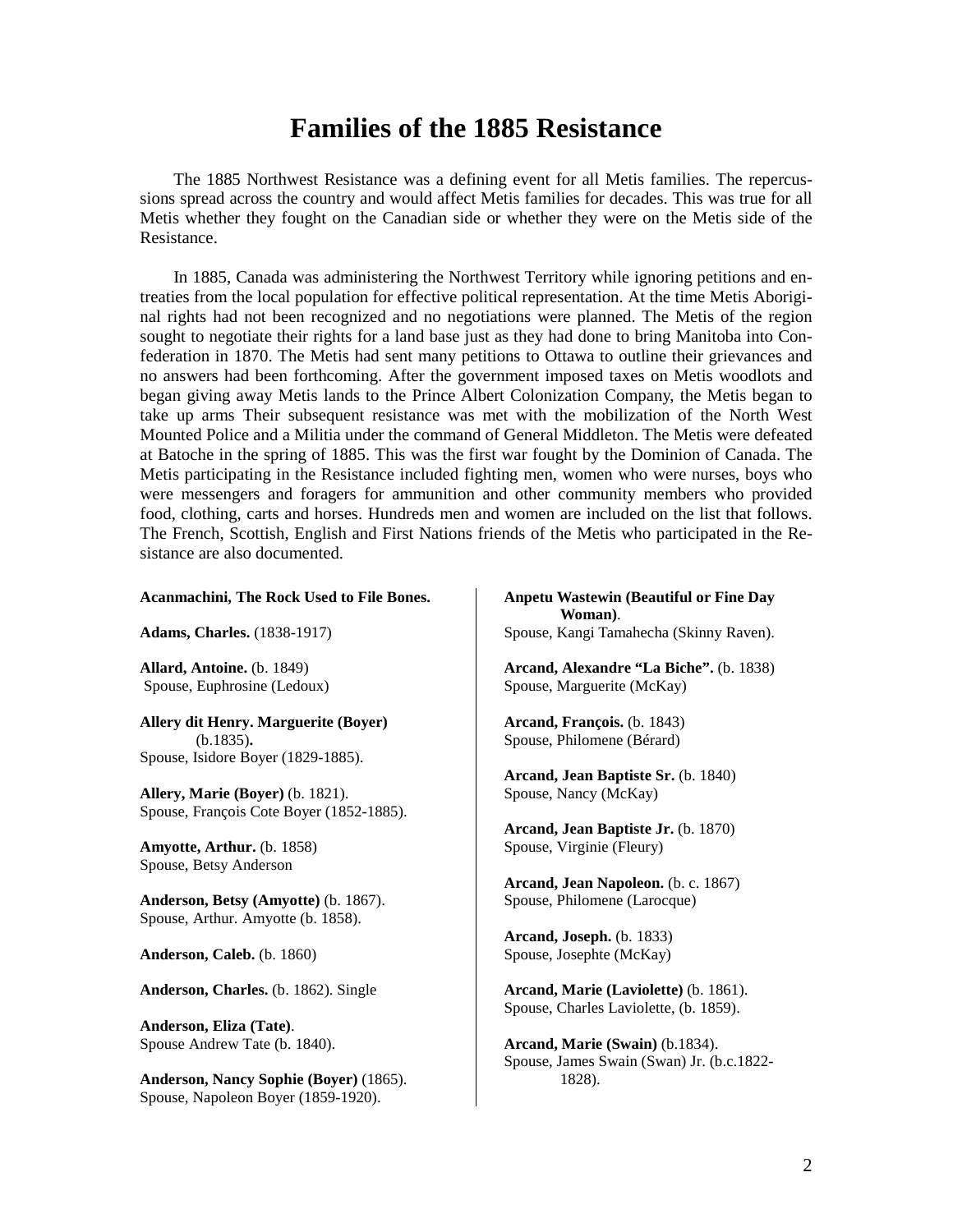**Arcand, Marie (Parenteau)**. Spouse, Louis Parenteau Jr. (b. 1863).

**Arcand, Marie-Josephte (Primeau)** (b.1867). Spouse, François Primeau (1864).

**Arcand, Therese (Lafond)** (b. 1834). Spouse, Jean Baptiste Lafond (b. 1832).

**Ayamis** (d. 1888)**.** Spouse, Kah-pah-yak-as-to-cum, Chief One Arrow.

**Assiyiwin (Ah-si-we-in).** 

**Atim-wah-you, Pierced Sky or Dog Tail.** (b. 1839)

**Atkinson, Phillip.** 

**Badger, William.** (b. 1820)

**Ballenden (Ballendine), Peter.** (1836-1885)

**Bear, Margaret (Isbister)** (b. 1842)**.** Spouse James Isbister (1833-1915)

**Ballendine, Fred Samuel.** (d. 1928) Spouse, Sophia (Cardinal)

**Barbeau, Jean Baptiste.** 

**Beardy, Helene (Gariépy).** Spouse, Jean Baptiste Gariépy (Gurriepy) (b. 1835).

#### **Beaubrillant, see Sansregret.**

**Beauchamp, Elise (Sayer)** (1858-1937)**.** Spouse, Henri Sayer (1841-1916).

**Beauchamp, Josephte (Venne).**  Spouse David Venne (b. 1843).

**Beauchamp, Marguerite (Champagne)** (b. 1834). Spouse, Pierre Beaugrand dit Champagne, (1839-1899).

**Beauchemin, Caroline (Henry)** (b. 1841). Spouse, Pierre Henry, (b. c. 1838).

**Beauchemin, Cecile. (Carrière)** (1840-1888) Spouse, Charles Toussaint Carrière (b. 1833).

**Beauchemin, Isabelle.** (b. 1828). Spouse Antoine Vandal, Sr. (b. 1819). **Beaugrand, also see Champagne.**

**Beaugrand dit Champagne, "Elisa" Elizabeth (Vandal)** (b. 1853)**.** Spouse, Joseph Vandal (1857-1885).

**Captain: Belanger, Abraham.** (b. 1849) Spouse, Philomene (Delorme)

**Belanger, Bernard** (b. 1865) Spouse, Pauline (Nolin)

**Belanger, Isabella (Ledoux)** (b. 1840). Spouse, Joseph Ledoux (b.c. 1845).

**Belanger, John (Jean)** (b. 1853)

**Belanger, Joseph** (b. 1871) Spouse, Elise (Villebrun)

**Belanger, Marie (Lépine)** (1851-1888). Spouse, Athanase Lépine (b. 1850).

**Belanger, Marie-Anne (Charette)** (b. 1841). Spouse, Daniel Charette Sr. (b. 1840).

**Belanger, Norbert.** (b. 1860) Single

**Belgarde (Bellegarde), Pierre.** (b. 1859) Spouse, Marie (Fidler)

**Bellerose, Monique (Dumont)**. Spouse, François Dumont *dit* Cayole (b. 1855).

**Bérard, Philomene (Arcand)** (b. 1843). Spouse, François Arcand (b. 1843).

**Berger, Catherine** (**Rocheleau)** (b. 1864) Spouse, Modeste Rocheleau dit Vivier (b. 1854)

**Bird, Charles George.** (b. 1840) Spouse, Ann (Halcrow).

**Bird, James.** (1848-1926)

**Bird, Jane (Martin)** (b.1833). Spouse, John Martin.

**Biting Eagle.** 

**Blackbird (Zitkanasapa).** 

**Black Bull, Tatanka-Sapa** (d. 1897)**.**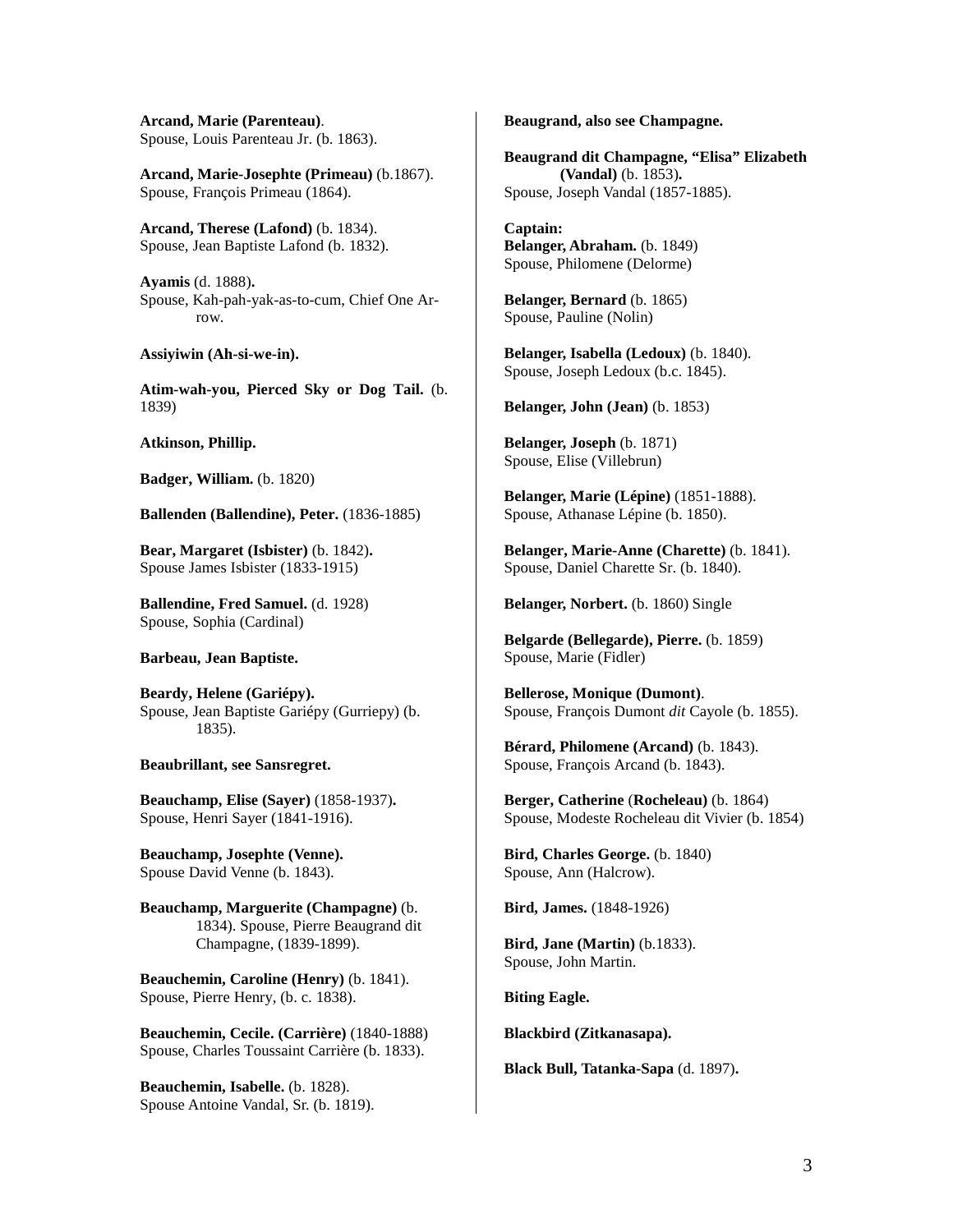**Blandion, Virginie (Gariépy)** (b. 1857). Spouse, Charles Saluste Gariépy (b. 1850).

**Blondin, Edward Pierre.** (b. 1861)

**Boucher, Caroline (Sayer)** (b. 1859). Spouse, Louison Sayer, Jr. (b. 1851).

**Boucher, Charles Eugene "Boss"** (1864-1926) Spouse, Helene (Letendre)

**Boucher, Eva (Ward).** (b.1861). Spouse, James Ward (b. 1851).

**Boucher, François Sr.** (b. 1824)

**Boucher, François Jr.** (1869)

**Boucher, Jean Baptiste Sr.** (1838-1911) Spouse, Caroline (Lesperance)

**Boucher, Jean Baptiste Jr.** (1861-1943) Spouse, Maria (Bremner)

**Boucher, François Sr.** (b. 1824) Spouse, Eliza (a Dene)

**Boucher, François Jr.** (1869) Single

**Boucher, Marie Levina Febrine (Parenteau)**  (b. 1873). Spouse, Mathias Parenteau. (b. 1867)

**Boucher, Marie-Marguerite (Lépine)** (b. 1867) Spouse, Maxime Lépine, Jr. (1866-1928).

**Boucher, Rose (Bremner)** (b. 1865). Spouse, Moïse Bremner, (b. 1862).

**Boucher, Salomon.** (b. 1862) Spouse, Rose Marie (Ouelette)

#### **Boucher (Busha, Bushie), William Pierre.**

**Boudreau, see Cayen** *dit* **Boudreau.** 

**Bourassa, Alexandre.** (b. 1863) Spouse, Adele (Ledoux)

**Bourassa, Betsy (Racette)**. Spouse, William Racette, (b. 1857).

**Bourassa, Louis.**  Spouse, Marguerite (Lafleur) **Bourassa, Modeste.** (b.c. 1862) Spouse, Stephanie (Primeau)

**Bourke, William.** (1863-1943)

**Bousquet, Baptiste.** (b. 1866) Spouse, Flavie (Ledoux)

**Bousquet, Cyrille.** (b. 1854)

**Bousquet, Elizabeth (Boyer)** (b. 1849). Spouse, Jean Baptiste Boyer (1845-1895).

**Bousquet, Julienne (Boyer)** (b. 1847). Spouse, William Boyer, (1840).

**Bousquet, Louis.** (b. 1849) Spouse, Elise (St. Denis)

**Boyer, Alexandre.** (b. 1866) Spouse, Marguerite (Ferguson)

**Boyer, Clemence (Gervais)** (b. 1841). Spouse, Jean Baptiste Gervais, (1852-1910).

**Boyer, Felecite (Breland)** (b. 1847). Spouse, Gilbert Breland (Berland), (b. 1838).

**Boyer, François Cote.** (1852-1885) Spouse, Marie (Allery)

**Boyer, Gregoire.** (1866-1885) Single

**Boyer, Helene (Racette)** (b. 1833). Spouse, Charles Racette, II. (b. 1833).

**Boyer, Isidore.** (1829-1885) Spouse, Marguerite (Allery dit Henry)

**Boyer, Jean Baptiste.** (1845-1895) Spouse, Marie (Boudreau)

**Boyer, Magloire.** (1862-1925) Spouse, Marguerite (Bremner)

**Boyer, Napoleon.** (b. 1859) Spouse, Nancy Sophie (Anderson)

**Boyer, Virginie (Vandal)** (b. 1865). Spouse, William Vandal, (b. 1861).

**Captain: Boyer, William.** (1840) Spouse, Julienne (Bousquet)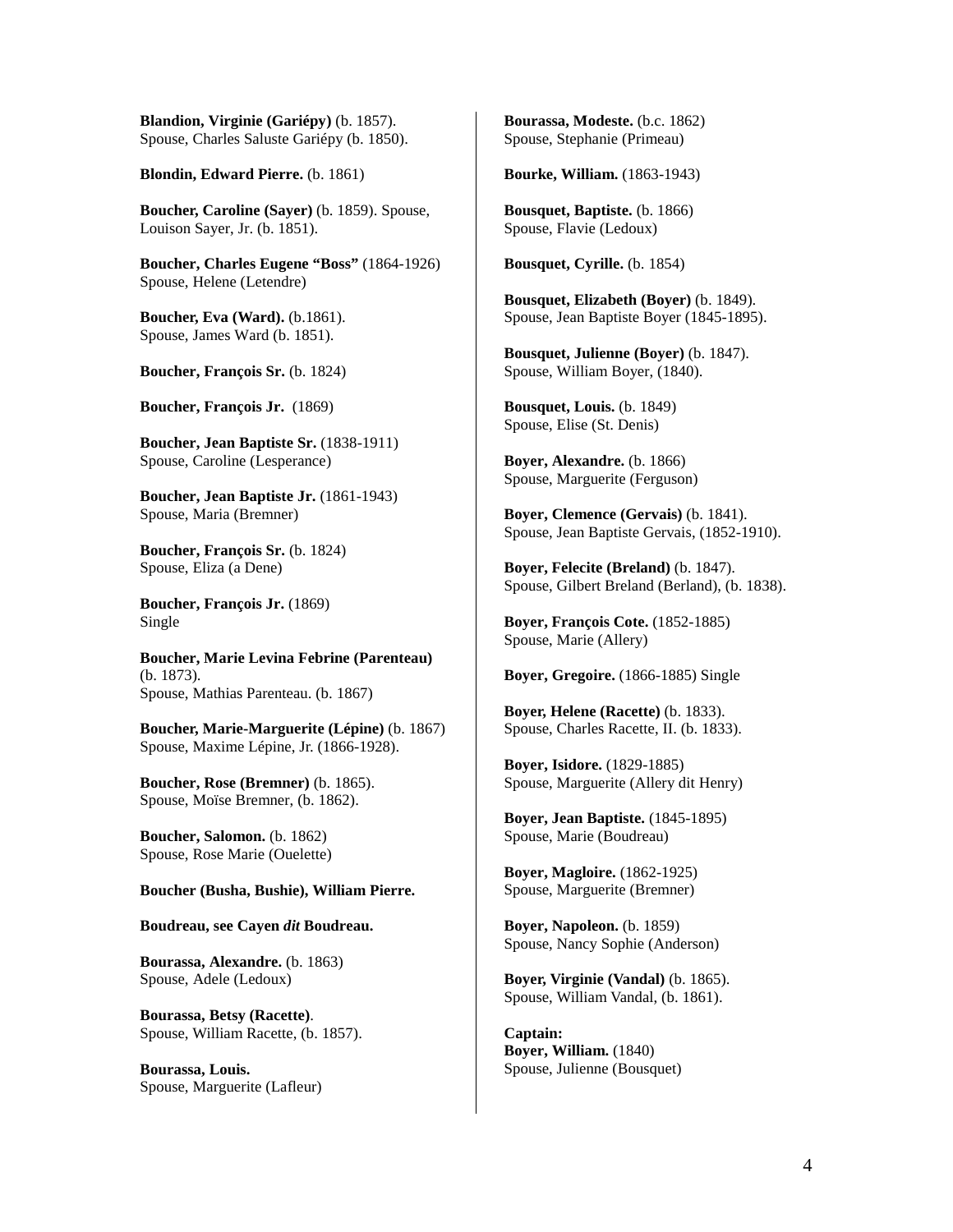**Branconnier, Henrietta (Vandal)** (b. 1843). Spouse, Jean Baptiste Vandal, Jr. (1846).

**Branconnier, Isabelle (Vandal).** (1855-1936). Spouse, Roger. Vandal, (b. c. 1849).

**Branconnier, Julienne (Vandal).** (b. 1850) Spouse, Joseph Vandal (b. 1859)

#### **Bras Coupé (Cut Arm), Kahokootayement.**

**Brass, Sarah (Ducharme)** (b. 1852) Spouse, Joseph Ducharme (b. 1838).

**Brazeau, Louise (Lucier)** (b. 1826). Spouse, Toussaint Lucier, (1828-1894).

**Breaking the Ice.** 

**Breland, Ernestine (Tourond).** (b. 1863)

**Breland (Berland), Gilbert.** (b. 1838) Spouse, Felecite (Boyer)

**Breland, Josué.** (b. 1855) Spouse, Marie-Flavie (Dauphinais)

**Breland, Marguerite (Tourond).** (1863-1888) Spouse, Elzéar Tourond, (1858-1885).

**Bremner, Alexandre.** (1857)

**Bremner, Alexander Jr.** (b. 1864)

**Bremner, Annie (Jobin)** (b. 1851). Spouse, Ambroise Jobin Jr. (1851-1885).

**Bremner, Charles.** (b. 1840) Spouse, Amelia (Wells)

**Bremner, Ellen (Swain)** (b. 1831). Spouse Thomas.Swain (1835-1940).

**Bremner, Harriet (Jobin)** (b. 1860)**.** Spouse, Joseph Falcon Jobin, (1849-1891).

**Bremner, Joseph.** (1861-1959) Spouse, Marie-Ann (Ouelette)

**Bremner, Marguerite (Boyer)** (b. 1854). Spouse, Magloire Boyer, (1862-1925).

**Bremner, Marie Louise (Boucher)** (b. 1864- 1959). Spouse, Jean Baptiste Boucher Jr. (1861-1943). **Bremner, Moïse.** (b. 1862) Spouse, Rose (Boucher)

**Bremner, William.** (b. 1822) Spouse, Marie (Gariepy)

**Bremner, William Jr. (**b. 1859) Spouse, Celina (Dumas)

**Bruce, William.** (b. 1850) Spouse, Marie-Therese (Boyer)

**Bruneau, Genevieve (Landry).** (b. 1835). Spouse, Elie Pierre Landry (b. 1835).

**Burston (Birston), Magnus Bernard.** (b. 1828) Spouse, Madeleine (Paul)

**Cah-hree-ta-mah-hitchi, Poor Crow, Lean Crow or Little Crow**

**Caplette, Louis.** (b. 1855)

**Caplette, Marie (Sayer)** (b. 1850). Spouse, Cleophus Sayer, (b. 1850).

#### **Captola (Blue Beaver) or Cha-pi-to-la-ta:**

**Cardinal, Alexandre.** (b. 1841) Spouse, Elise (Moreau)

**Cardinal dit Fleury, Maria (Desjarlais)** (b. 1836)**.** Spouse, Francois "Peh-ye-sis" Desjarlais (b. 1822).

**Cardinal, Sophia (Ballendin)** (b. 1861). Spouse, Fred Samuel Ballendin(e), (1860-1928).

**Caron, Angelique (Dubois)** (1862-1904). Spouse, Ambroise Dubois, (b. 1856).

**Caron, Jean Sr.** (1833-1905) Spouse, Marguerite (Dumas)

**Caron, Jean Jr.** (1863-1960) Spouse, Virginie (Parenteau)

**Caron, Marie-Anne (Parenteau)** (1830-1910). Spouse, Pierre Parenteau Sr. (1817-1893).

**Caron, Theophile.** (b. 1866) Spouse, Ann (Normand)

**Caron, Patrice.** (b. 1868) Spouse, Marie-Octave (Parenteau)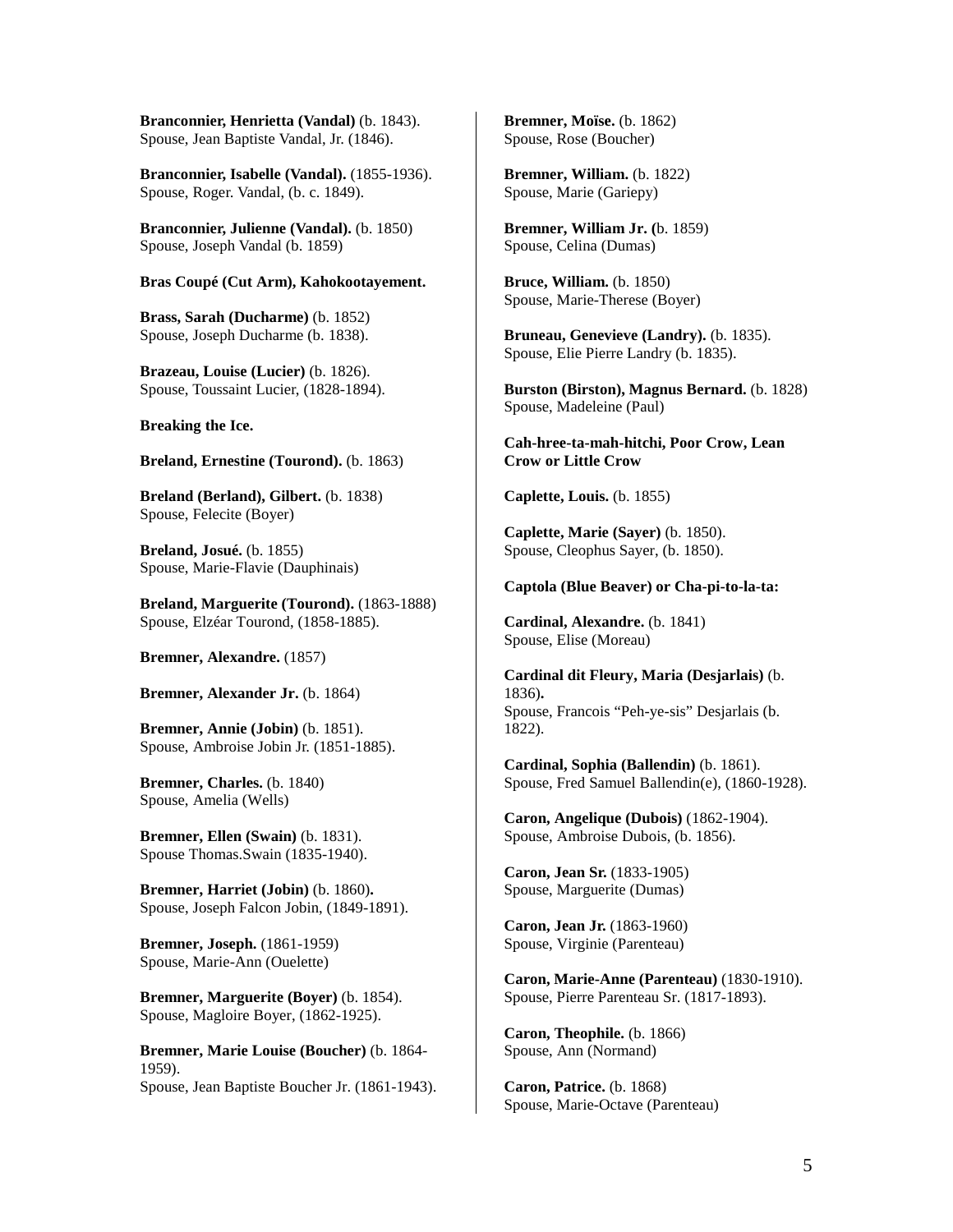**Carrière, Charles Toussaint.** (b. 1833) Spouse, Cecile (Beauchemin)

**Carrière, Damase.** (1851-1885) Spouse, Marie-Pelagie (Parenteau)

**Carrière, Eulalie (Sauve)** (b. 1856). Spouse, Joseph Sauve (b. 1849).

**Carrière, Genevieve (Sansregret)** (b.1825). Spouse, Louis Sansregret, (b. 1825).

**Carrière, Marie-Anne (Rocheleau)** (b. 1832). Spouse, Jean Baptiste Rocheleau (b. 1824).

**Carrière, Moïse.** (b. 1851) Spouse, Elizabeth (Dumont)

**Carrière, Napoleon.** (b. 1858) Spouse, Rosalie (Rocheleau)

**Carrière, Patrice.** (1867-1886) Single

**(The) Carrot, Oos-ka-ta-task .** 

**Cayen** *dit* **Boudreau, Adelaide (Delorme)** (1858-1880). Spouse, William John Delorme, (1858-1889).

**Cayen (Cadieu)** *dit* **Boudreau, Antoine.** (b.c. 1823)

**Former Chief of Muskeg Lake Band: Cayen** *dit* **Boudreau, Alexandre, Keetoowayhow** (1834-1886) Spouse, Marie (McGillis)

**Cayen** *dit* **Boudreau, Alexandre Jr..** (1859- 1886) Spouse, Adeline (Piche)

**Cayen dit Boudreau, Isabelle (Trottier)** (b. 1868). Spouse, Albert Trottier, (1860).

**Cayen, Isabelle (Trottier).** (b. 1868)

**Chief of Muskeg Lake Band: Cayen** *dit* **Boudreau, Isidore, Petequakey.**  Spouse, Marie (Cardinal)

**Cayan, Vitaline.** (b. 1866)

**Cayole,** See **Dumont**.

### **Cayott.**

**Cha-kas-ta-paysin.** (b. 1829)

**Chamberland, Philippe Charles.** (1861-1954)

**Captain: Champagne** *dit* **Beauregard, Ambroise.** (b.c. 1844) Spouse, Spouse, Judith (Frederick)

**Champagne** *dit* **Beauregard, Bazile Cléophas.**  (1853) Spouse, Elise (Lafournaise)

**Champagne** *dit* **Beaugrand , Elise (Parenteau)** (b. 1859). Spouse, Jean Baptiste Parenteau Jr. (b. 1858).

**Champagne** *dit* **Beaugrand, Elizabeth (Vandal)** (b. 1859). Spouse, Joseph Vandal (1857-1885).

**Champagne** *dit* **Beaugrand, Emmanuel.** (1823- 1904) Spouse, Marie (Letendre)

#### **Champagne, Legaire**

**Champagne dit Beaugrand, Marie (Gosselin)**  (b. 1844). Spouse, Alexander Gosselin (b. 1840).

**Champagne, "Noel" Nazaire.** (b. 1866)

**Champagne, Pierre.** (1839-1899) Spouse, Marguerite (Beauchamp)

**Charette, Daniel Sr.** (b. 1840) Spouse, Marie-Anne (Belanger)

**Charette, Daniel Jr.** (1865-1942) Spouse, Marie-Alexandria (Parenteau)

**Charette, Joseph Sr.** (1841-1890) Spouse, Rosalie (Collin)

**Charette, Joseph Jr.** (1867-1890) Single

**Charette, Marie (Piche)** (b. 1871). Spouse, William Piche, (b.1864).

**Charette, Marie-Anne (Nault)** (b. 1861). Spouse, Elie Nault, (1861).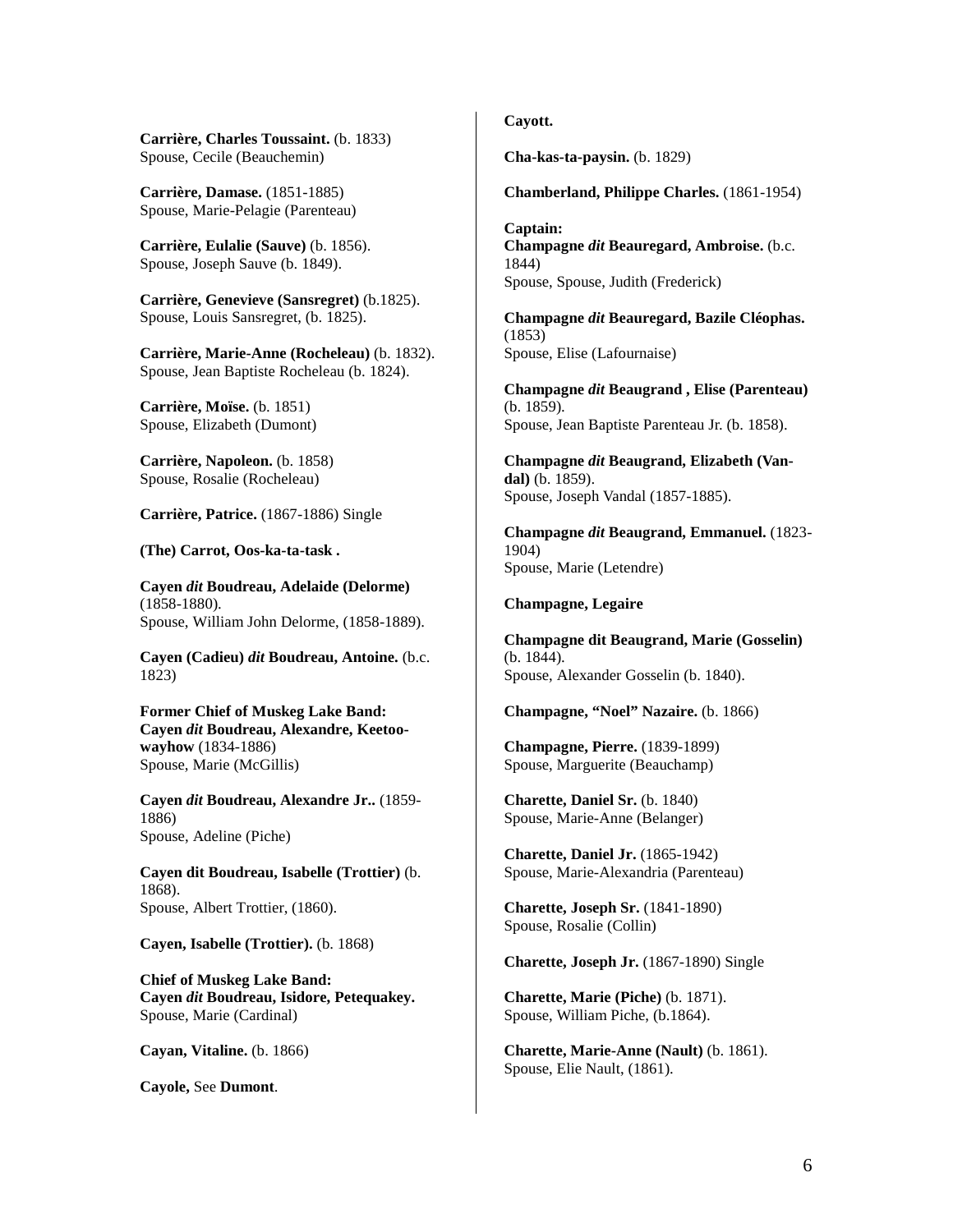**Chartrand, Louise (Laroque)** (b. 1842). Spouse, Jean Baptiste Larocque (b. 1840).

**Chatelain, Wahpahsos.** 

**Cheswepew's son.** 

**Chicicum, Boss Bull, Splashing Water. Collin, Rosalie (Charette)**. Spouse, Joseph Charette, Sr. (1841-1890).

**Collins, Maxime.** (b. 1844)

**Cook, Letitia (Spence)** (1838-1903). Spouse, Andrew Spence (b. 1837).

**Cook, Sophie (Halcrow)** (b. 1827)**.**  Spouse Joseph Halcrow (1820-1904).

**Corbeau, Jean Baptiste.** 

**Corbutaplank.** 

**Courchene, Cecile (Ouelette)** (1837-1933) Spouse, Jean Baptiste Ouellette (Ouellet) (b. 1837).

**Courchene, Marguerite (Lavallee)** (b. 1832). Spouse, Charles Martin Lavallee Sr. (1832).

**Cromarty, William.** (b. 1840)

**Crow, John L.** 

**Crow, Eyayasoo.** 

**Cunningham, Charles.** (1865-1927)

**Cunningham, Samuel.** (b. 1848)

**Curly Hair Bear, Frank Thomas.** 

**Daniel(s), Johnnie.** (1847-1922)

**Dauphinais, Clemence (Gervais)** (b. 1860). Spouse, Noel Gervais, (b. 1856).

**Dauphinais, Marie-Flavie (Breland)** (b. 1854). Spouse, Josué Breland (b. 1855).

**Davis, Louis.** (b. 1856) Spouse, Theresa (Desjarlais)

**Decoteau (Descoteaux), Pierre.** (d. 1891)

**Delorme, Cassimer.** (1847-1886)

Spouse, Elizabeth Marguerite Swain.

**Delorme** *dit* **Bidou, Jean Baptiste.** (b. 1832) Spouse, Marguerite (Pepin)

**Delorme, Catherine (Ross)** (b. 1825). Spouse, Donald Ross (1822-1885).

**Delorme, Cassimer.** 

**Delorme, Jean Baptiste** *dit* **Bidou.** (b. 1832)

**Delorme, Joseph.** (b. 1849) Spouse, Lizette (McLeod)

**Delorme, Julienne (Fidler)** (1863-1949). Spouse, John William Fidler (1860-1949).

**Delorme, Lazard.** 

**Delorme, Madeleine (Gareau).** Spouse, Napoleon Gareau (Garau).

**Delorme, Marie (Larivière)** (b. 1857). Spouse, François Larivière, (b. 1854).

**War Chief of the Metis at Cut Knife Hill: Delorme, Norbert "Mankachee" (Frog).**  (1837-1898) Spouse, Charlotte (Gervais)

**Delorme, Norbert Alexis.**  Spouse, Josephine (Hamelin dit Azure)

**Delorme, Philomene (Belanger)** (b. 1847). Spouse, Abraham Belanger, (b. 1849).

**Delorme, Rosalie (Lavallée)** (b. 1867). Spouse, Charles Lavallée Jr. (b. 1858).

**Delorme, Rose (Pritchard)** (b. 1847). Spouse, John Pritchard (b. 1840).

**Delorme, William John.** (1858-1889) Spouse, Adelaide (Cayen dit Boudreau)

**"Dene", Eliza.** Spouse, François Boucher, Sr. (b. 1824)

**Deschamps, Baptiste.** (b. 1849) Spouse, Catherine (Vandal)

**Deschamps, Isabelle (Vandal)** (b. 1855). Spouse, François Vandal, (b. 1850).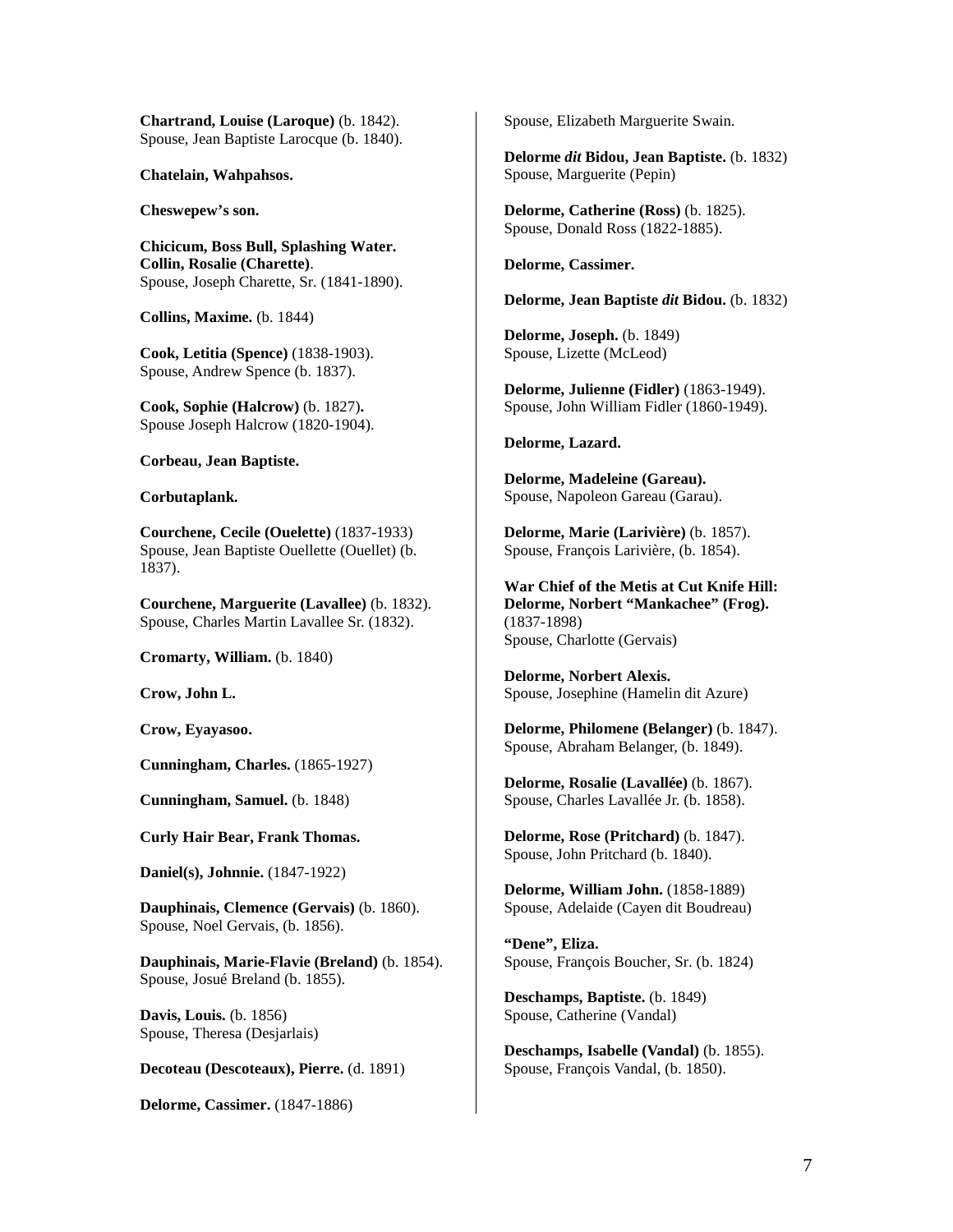**Deschamps, Madeleine (Turcotte)** (b. 1859)**.** Spouse, Napoleon Turcotte (b. 1851).

**Desjarlais, André.** (b. 1822) Spouse, Josephte (Fagnant)

**Desjarlais, Cecile (Moureau)** (b. 1847). Spouse, Jonas Moureau, (b. 1841).

**Desjarlais, Emelie (Lafontaine)** (1851-1943). Spouse, Louis Lafontaine (1842-1939).

**Desjarlais, Josephte (Delorme).** (1863-1936). Spouse, William J. Delorme.

**Desjarlais, Madeleine (Bremner)** (1858).

**Desjarlais, Marie (Venne)** (b. 1854). Spouse, Alexandre Venne (b. 1856).

**Desjarlais, Michel.** (1855-1885)

**Chief of Peaysis Band, Lac la Biche: Desjarlais, François "Peayasis."** (b. 1824) Spouse, Euphrosine Auger

**Desjarlais, Paul.** (b. 1853) Spouse, Marguerite (Fidler)

**Desjarlais, Therese (Davis)**. Spouse, Louis Davis, (b. 1856).

**Desmarais, Jean.** (b. 1841) Spouse, Helene (Gosselin)

**Desnomme, Josephte (Racette)** (b. 1851). Spouse, Louis Racette *dit* Pelletier (b. 1845).

**Desnoyers, Genevieve (Marchand)**. Spouse, Goodwin Marchand, (b. 1838).

#### **Donaire, Gregory.**

**Dubois, Ambroise.** (b. 1856) Spouse, Angelique (Caron)

**Dubois, Florence (Poitras).** Spouse, Ignace Zenon Poitras Jr. (b. 1850).

**Dubois, Maxime.** (1853-1920) Spouse, Catherine (Ledoux)

**Dubois, Rosalie (Parenteau)**. Spouse, Napoléon Parenteau, (b. 1858). **Dumas, Angélique (Letendré)** (b. 1832). Spouse, Louis Eugene Letendré, (1832-1911).

**Ducharme, Charles.** (1843-1885)

**Ducharme, Joseph.** (b. 1838) Spouse, Sarah (Brass)

**Dumas, Celina (Bremner)** (b. 1864). Spouse, William Bremner Jr. (b. 1859).

**Dumas, Christine (Pilon)** (1862-1954). Spouse, Raymond Barthelemy Pilon (1861- 1943).

**Dumas, Daniel "David."** (1843-1923) Spouse, Elise (Ferguson)

**Dumas, Isidore.** (1851-1928) Spouse, Pelagie (Smith)

**Dumas, Joseph Patrice.** (b. 1863) Single

**Dumas, Marguerite (Caron).** (b. 1843) Spouse, Jean Caron Sr. (1833-1905).

**Dumas, Michel.** (1849-1901) Spouse, Veronique (Ouelette).

**Dumas, Olive (Jobin)**. Spouse, Louis Napoleon Jobin, (1860-1934).

**Dumont, Alexis.** (b. 1864) Spouse, Betsy (Kiwanis)

**Dumont, Ambroise Sr.** (1856-1885) Spouse, Justine (Short)

**Dumont, Caroline (Montour)** (b. 1860). Spouse, Jean-Baptiste Montour, (1857-1885).

**Dumont, Edouard.** (1845-1907) Spouse, Sophie (Letendre)

**Dumont, Edouard Opikonew.** 

**Dumont, Elie.** (b. 1847) Spouse, Francoise (Ouelette)

**Dumont, Elizabeth (Carriere)** (b. 1858)**.** Spouse, Moïse Carrière, (b. 1851).

**Dumont, Isabelle Elizabeth (Ouelette)** (b. 1844)**.** Spouse, Moïse Napoléon Ouellette, (1840-1911).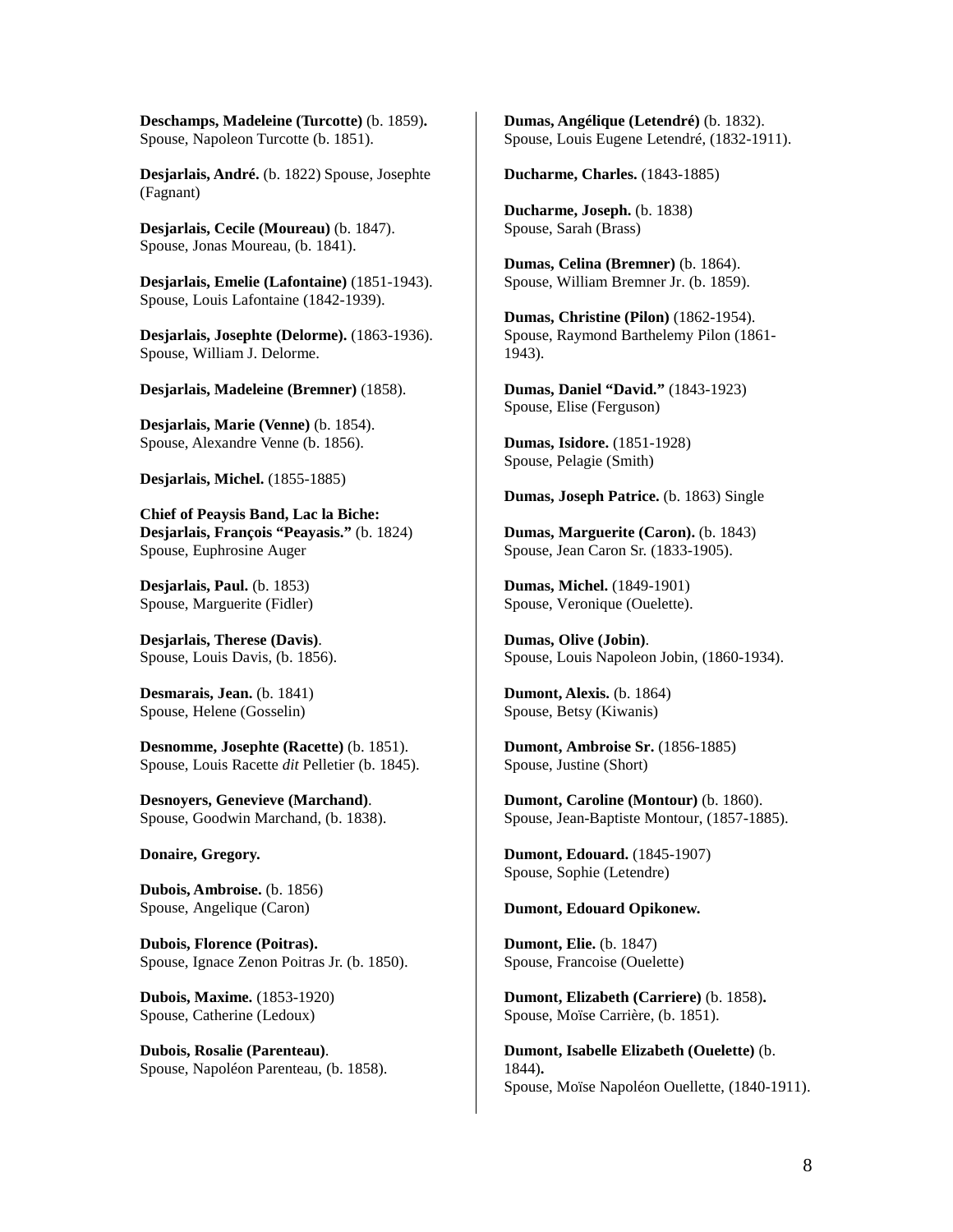**Dumont** *dit* **Cayole, François.** (b. 1855) Spouse, Monique (Bellerose)

**Adjutant General: Dumont, Gabriel.** (1837-1906) Spouse, Madeleine (Wilkie)

**Dumont, Isidore Sr.** *dit* **Ecapow.** (1810-1885)

**Captain: Dumont, Isidore Jr.** (1833-1885) Spouse, Judith (Parenteau)

**Dumont, Jean "Petit".** (1833-1899) Spouse, Domitilde (Gravelle)

**Dumont, Jean Baptiste.** (b. 1861) Single

**Dumont, Judith (Montour).** Spouse, Pascal Montour Jr. (1852).

**Dumont dit Cayole, Louis.** (b. 1853) Spouse, Philomene (Roussain)

**Dumont, Mathilde (Ross)** (b. 1875)**.**

**Dumont, Pélagie (Parenteau)** (1835-1892). Spouse, Jean Baptiste Parenteau (b. 1832).

**Dumont, Patrice.** (b. 1865) Spouse, Marie-Louise (Patenaude)

**Dumont, Philomene (Ladouceur).** Spouse, François Ladouceur, (1864).

**Dumont, Veronique** (b.1864)

**Dumont, Virginie (Laframboise)** (1868-1894). Spouse, Edouard Laframboise, (b. 1864).

**Headman: One Arrow Band: Dumont dit Cayole, Vital.** (1830-1895) Spouse, Adelaide (Gagnon)

**Durand, Isabelle (LaFond)** (b. 1841)**.** Spouse, Basil LaFond, (1846-1927).

**Fagnant, Charles.** (b. 1861) Single

**Fagnant, Cuthbert or Corbette.** (1828-1893) Spouse, Isabelle (McGillis)

**Fagnant, Cuthbert Jr.** (b. 1868) Spouse, Marie (Letendre)

**Fagnant, Guillaume.** (b. 1863)

**Fagnant, John.** (1865) Spouse, Helene (Letendre)

**Fagnant, Josephte (Desjarlais)** (b. 1825). Spouse, André Desjarlais, (b. 1822).

**Fagnant, Madeleine (Gervais)** (b. 1823). Spouse, Alexis Gervais Sr. (1818-1895).

**Fagnant, Marie Adele (Letendré)** (b.1865)**.** Spouse, William Letendré, (b. 1859).

**Fagnant** *dit* **Faillants, Patrice.** (b. 1860) Spouse, Anne (Sakaban dit Lejour)

**Fagnant, Rose (Gariépy)** (b. 1859). Spouse, Romuel Gariépy, (b. 1856

**Captain of the Turtleford (Horse Butte) Metis: Falcon, Athanse.** (b. 1849) Spouse, Nancy (Parisien)

**Falcon, Gregoire.** (b. 1857) Spouse, Marie (Montour)

**Farquarson (Ferguson), Elise (Dumas).**  Spouse, Daniel Dumas (1847-1923).

**Favel, Basil.** (d. 1937)

**Favel, Louison.** (b. 1842) Spouse, Missatiwasahkeg

**Ferguson, Antoine.** (b. 1842) Spouse, Elisa (Jerome dit St. Matte)

**Ferguson, "Big Joe" (Kill Twice, He Killed Two).**  (1868-1952). See entry under Numpakte.

**Ferguson, Datrine (Pte Sanwin).**  Spouse "Big Joe" Ferguson Numpakte.

**Ferguson, Elise (Dumas)** (b. 1839). Spouse, Daniel "David" Dumas, (1843-1923).

**Ferguson, Leon.** (1861-1899) Spouse, Marie-Rose (Racette)

**Ferguson, Marguerite (Boyer)**. Spouse, Alexandre Boyer, (b. 1866).

**Fidler, Alexander.** (b. 1835) Spouse, Marie-Anne (Linklater)

**Fidler, "Betsy" Elizabeth (Richard)** (b. 1844). Spouse, Antoine Richard, (b. 1851).

**Fidler, Cuthbert.** (1858-1946)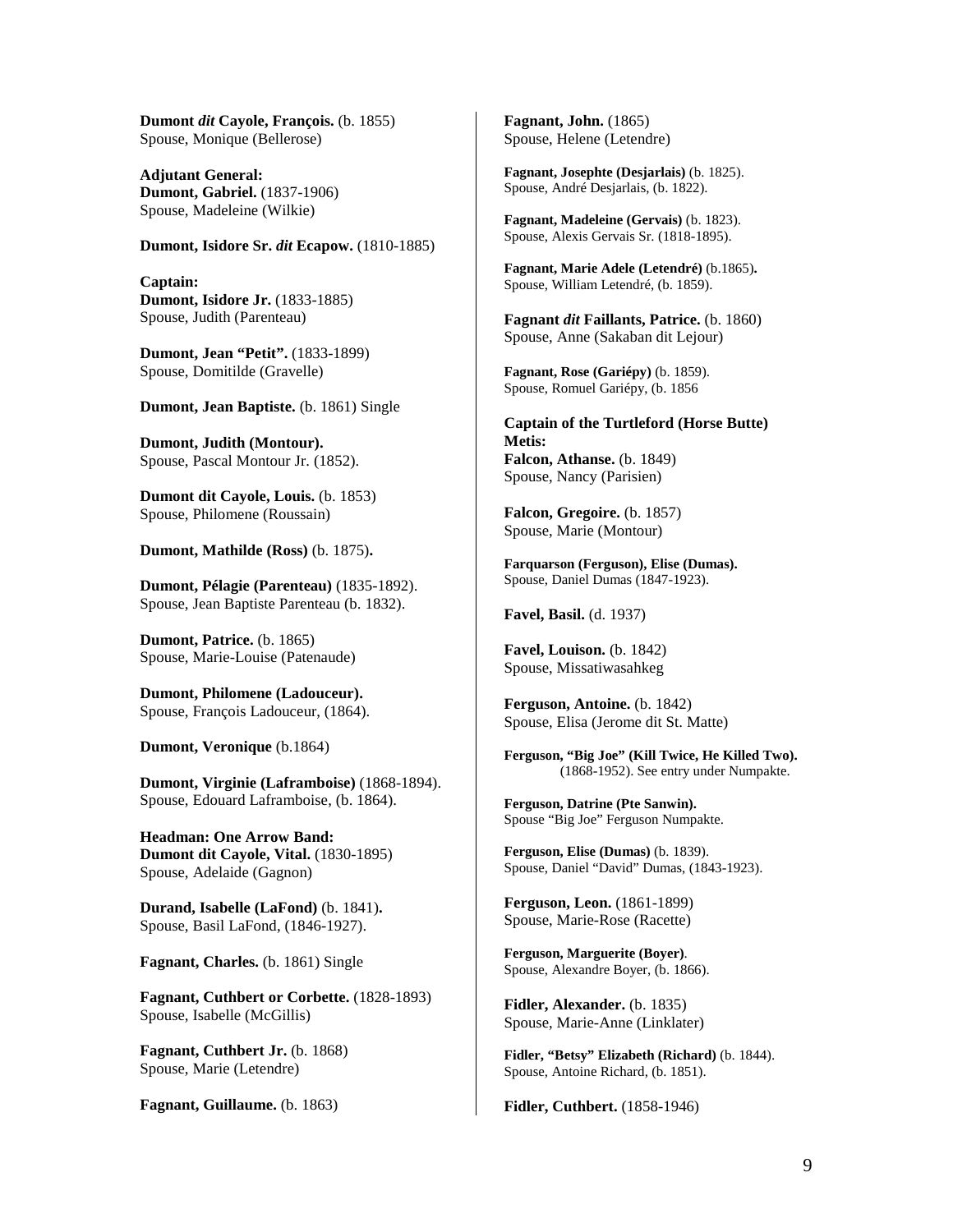Spouse, Eliza (Ross)

**Fidler, François Sr. "Lagaua"**(1838-1893) Spouse, Josephte (LaPlante)

**Fidler, François Xavier.** (1861-1934) Spouse, Marie-Rose (Sansregret)

**Fidler, Frederick.** (b. 1856)

**Fidler, Georges Andrew.** (b. 1851) Spouse, Marguerite (Boyer)

**Fidler, James.** (b. 1865) Spouse, Rosalie (Delorme)

**Fidler, Jean Baptiste.** (b. 1861) Spouse, Veronique (Gervais)

**Fidler, John William.** (1860-1949) Spouse, Julienne (Delorme)

**Fidler, Marguerite (Desjarlais)**. Spouse, Paul Desjarlais, (b. 1853).

**Fidler, Marie (Belgarde)**. Spouse, Pierre Belgarde (Bellegarde), (b. 1859).

**Fidler, Maxime.** (b. 1864) Spouse, Henriette (Mulligan)

**Fidler, Victoria (Bremner)**. Spouse, Alexander Bremner Jr. (1838-1888).

**Captain: Fidler, William Sr.** (1827-1895) Spouse, Marguerite (McGillis)

**Fidler, William Jr.** (b. 1856) Spouse, Catherine (Gervais)

#### **Fidler, William.**

**Fine Crow or "Joli Corbeau."**  See the entry under **Wah-pi-ti-wa-ki-pe.** 

**Fisher, Alexandre Jr.** (b.1841) Spouse, Margaret (Racette)

**Fisher, Elisabeth (Bousquet)** (b. 1833). Spouse Louis. Bousquet (b.c. 1836).

**Fisher, Elise (Parenteau)**. Spouse, Leon Esdras Parenteau, (b. 1856).

**Fisher, Virginie (Tourond)** (b. 1859). Spouse, David Tourond (1851-1890).

**Fitcol or Fitcall, Edward.** 

**Flamand, Alexandre.** (b. 1878) Single

**Captain: Flamand, Corbet.** 

**Flamand, Joseph.** (b. 1857) Spouse, Theresa (Houle)

**Flamand, Maxime.** (b. 1862) Single

**Fleury, Clemence (Ledoux).** Spouse, Alexis Ledoux (b. 1836).

**Captain: Fleury, Patrice Joseph.** (1848-1943) Spouse, Agathe (Wilkie)

**Fleury, Virginie (Arcand)** (b. 1870). Spouse, Jean Baptiste Arcand Jr. (b. 1870).

**Francis, William.** 

**Frank(s), William.** (1842-1923) Spouse, Margaret (Sanderson)

**Frederick, Judith (Champagne)**. Spouse, Ambroise Champagne *dit* Beaugrand (b.c. 1844).

**French Tom.** 

**Gareau (Garau), Napoleon.**  Spouse, Madeleine (Delorme)

**Gariépy, Auriel.** 

**Gariépy, Ambroise.** (b.c. 1862)

**Gariepy, Caroline (Lafournaise)** (b. 1842). Spouse, Guillaume Lafournaise *dit* Laboucane, (b. 1840).

**Gariépy, Charles Saluste.** (b. 1850) Spouse, Virginie (Blandion)

**Captain: Gariépy, Daniel.** (b. 1854) Spouse, Adele (Fagnant)

**Gariépy, Daniel Jr.** Single

**Gariépy (Gurriepy), Jean Baptiste.** (b. 1835) Spouse, Helene (Beardy)

**Captain:**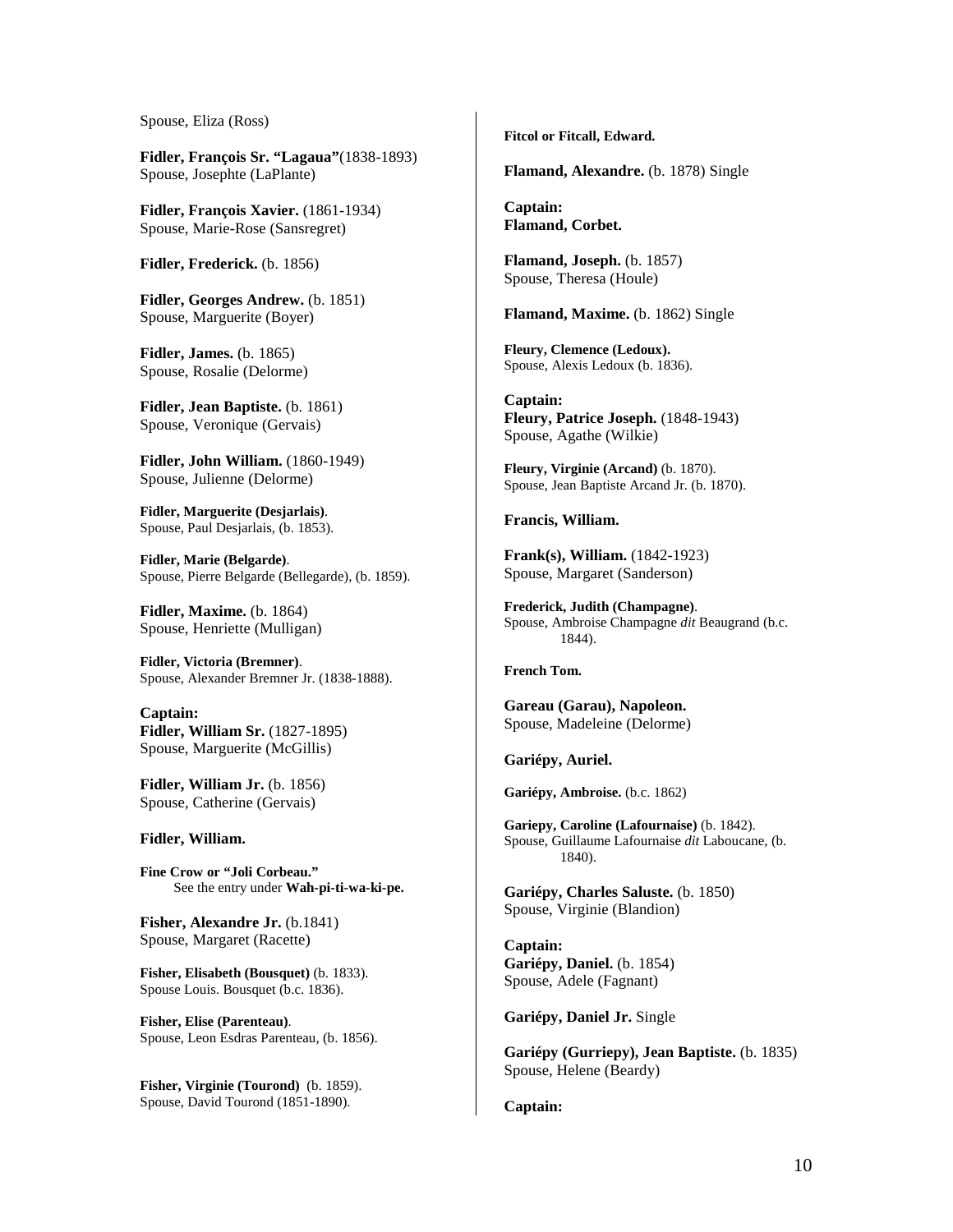**Gariépy, Philippe Elzéar.** (1839-1900) Spouse, Rosalie (Parenteau)

**Gariépy, Pierre.** (b. 1826) Spouse, Rose-Marie (Grant)

**Gariépy, Romuel.** (b. 1856) Spouse, Rose (Fagnant)

**Garneau, Lawrence.** (1840-1921) Spouse, Eleanor Thomas (1852-1912)

**Garnot, Philippe.** (b. 1859)

**Garson, Peter Flett.** (b. 1844)

**Gaudry, Gabriel, Meskeke-a-wahsis.** (b. 1852) Spouse, Marie Anne (Seesakwachenin)

**Gaudry, LaRose (Favel)**. Spouse. Louison Favel (b. 1842).

**Gaudry, Marie-Anne (Nolin)** (b. 1842) Spouse, Joseph Nolin, Sr. (b. 1842).

**Gervais, Alexis Sr..** (1818-1895) Spouse, Madeleine (Fagnant)

**Gervais, Alexis.** (1854-1906) Spouse, Marie (LaPlante)

**Gervais, Athalie Rose (Laplante).** Spouse, Moïse Laplante, (b. 1861).

**Gervais, Bazile.** (b. 1821) Spouse, Francoise (Ledoux)

**Gervais, Catherine (Tourond)** (b. 1864). Spouse, Pierre Tourond,. (1855-1887).

**Gervais, Charlotte (Delorme)** (b. 1840). Spouse, Norbert "Mankachee" (Frog) Delorme, (1837- 1898).

**Gervais, Elise (Laplante)** (b. 1856). Spouse, Toussaint Laplante (b. 1856-1954).

**Gervais, Elzéar.** (b. 1862)

**Gervais, Jean Baptiste.** (1852-1910) Spouse, Clemence (Boyer)

**Gervais, Josephte (Tourond)** (b. 1851) Spouse, Calixte Tourond (1853-1885).

**Gervais, Louise (Lafontaine)** (1875-1914) Spouse, Calixte Lafontaine (1847-1889).

**Gervais, Marie (Paul)** (b. 1849).

Spouse, Bernard. Paul (b. 1848).

**Gervais, Marie (Sansregret)** (b. 1830). Spouse, Jean Baptiste "Johnny" Sansregret *dit* Pontbriand, (1824).

**Gervais, Marie (Tourond)** (b. 1866). Spouse, Patrice Tourond, (1857-1898).

**Gervais, Napoleon.** (1859-1939) Spouse, Emilie (Parenteau)

**Gervais, Noel.** (b. 1856) Spouse, Clemence (Dauphinais)

**Gervais, Patrice.** (b. 1854) Spouse, Francoise (Lafournaise)

**Gervais, St. Pierre.** (b. 1864) Spouse, Julienne (Letendre)

**Gervais, Veronique (Fidler)** (b. 1866). Spouse, Jean Baptiste Fidler, (b. 1861).

**Gladu, Eliza (Blondin)** (1858-1883). Spouse, Edward Pierre Blondin (b. 1861).

**Gladu, Marie Therese**. Spouse, Xavier Okemasis, (b. 1841) Chief of Okemasis Band.

**Godon, Angélique (Parenteau)** (1818-1892). Spouse, Joseph Dodet Parenteau (b. c. 1810-1890).

**Godon, Catherine (Letendré)** (1841-1936). Spouse, André "Petchis" Letendré, (1837-1885).

**Gosselin, Alexander.** (b. 1864) Spouse, Helene (Letendre)

**Gosselin, Helene (Desmarais)** (b. 1843). Spouse, Jean Desmarais, (b. 1841).

**Gosselin, Marie Josephine (Belanger)** (b. 1860). Spouse, Jean Belanger (b. 1860).

**Goulet, Louis.** (1859-1936)

**Goulet, Roger Sr.** (b. 1857) Spouse, Josephine (Venne)

**Grant, Marguerite (Ross)**. Spouse, John Ross, (1832-1885).

**Grant, Rose-Marie (Gariépy)** (b. 1828). Spouse, Pierre Gariépy, (b. 1826).

**Grant, Susanne (Parenteau)**. Spouse, "Petit" Louis Parenteau, (1835-1890).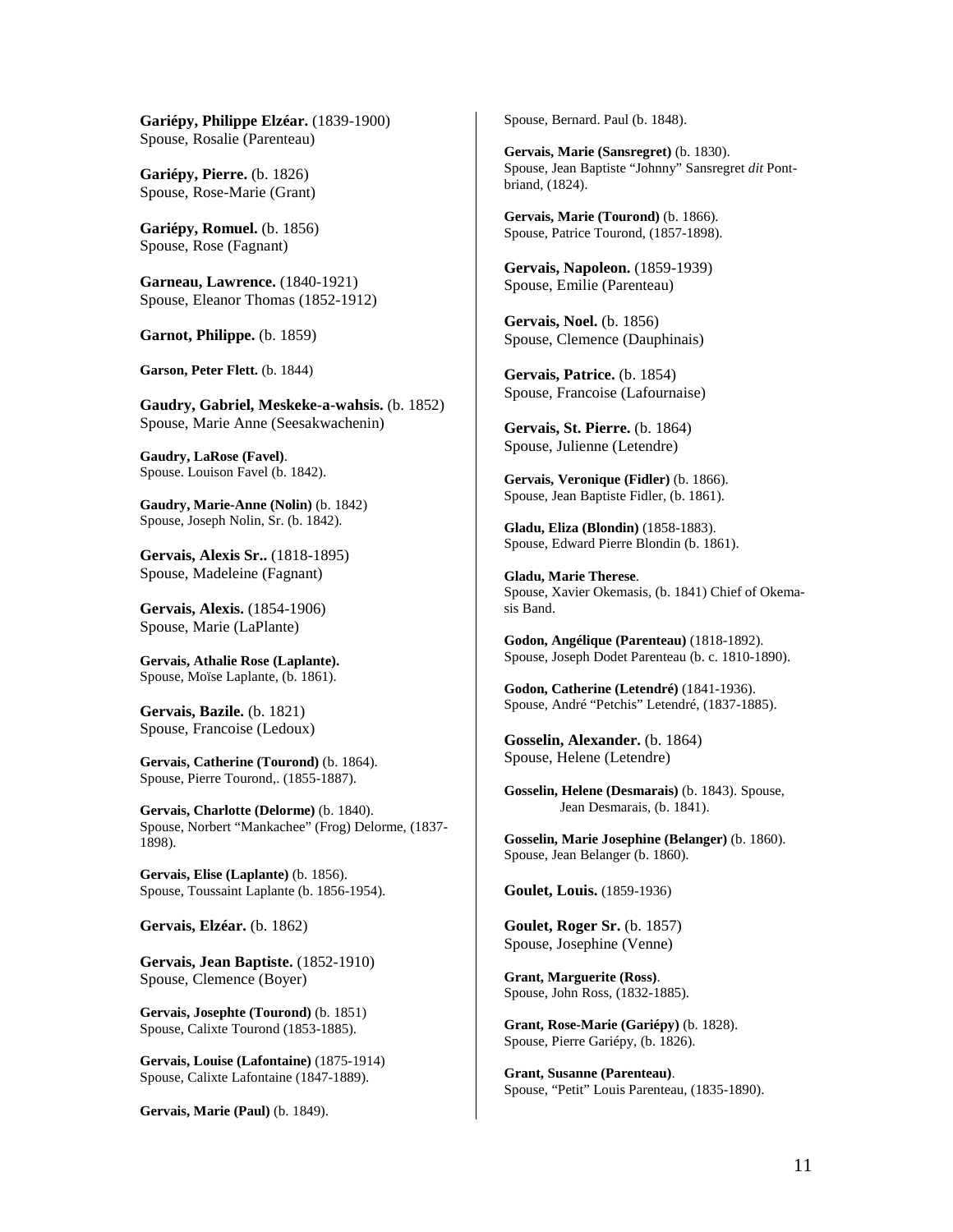**Gravelle, Domitilde (Dumont)** (b. 1835). Spouse, Jean "Petit" Dumont, (1833-1899).

**Grossiterre dit La Grosse, Julie (Trottier)**. Spouse, Joseph Trottier, (b. 1857).

**Halcrow, Ann Nancy (Bird)** (b. 1846). Spouse, Charles George Bird (b. 1840).

**Halcrow, Joseph.** (1820-1904)

**Hallett, Marie (Letendré)** (c. 1805-1901). Spouse Louison Letendré Sr.

**Hamelin, Angelique (Swain)** (b. 1839)**.** Spouse, William Swain, Sr. (b. 1838).

**Hamelin, Daniel William.** (b. 1862) Spouse, Elise (Ouelette)

**Hamelin, Jean Baptiste.** (b. 1840) Spouse, Margeurite (Houle)

**Hamelin dit Azure, Josephine (Delorme)**. Spouse, Norbert Alexis Delorme.

**Hamelin, Louise (Desjarlais).** Spouse, Michel Desjarlais (1855-1885).

**Hardisty, Richard.** (1862-1885)

**Harrison, Caroline (Nolin)** (b. 1852). Spouse, Duncan Nolin (b. 1840).

**Harrison, Marie-Anne (Nolin)** (1843-1877). Spouse, Charles Nolin, (1838-1907).

**Henault or Nault, Joseph.**  Spouse, Elise (Piche)

**Henry, Euphrosine "Alphonsine" (Vandal)** (b. 1851). Spouse, Antoine Vandal, (b. 1850).

**Henry, Elizabeth (Poitras)** (b. 1869)**.** Spouse, Maxime Poitras, (b. 1867).

**Henry, Jerome.** (b. 1856) Spouse, Marie-Rose (Vermette)

**Henry, Matilda (Villeneuve)**. Spouse, Isidore Villeneuve, (b. 1845).

**Henry-Honore, Maurice.** (b. 1847) Spouse, Isabelle (Vandal)

**Henry, Patrice.** (1871-1892)

**Henry, Pierre.** (b. c. 1838) Spouse, Catherine (Beauchemin)

**Hogue, Marie (Bremner**) (1831-1924). Spouse, William Bremner, (b. 1822).

**Hope, Flora (Villebrun).** Spouse, Guillaume Villebrun (b. 1835).

**Houle, Margeurite (Hamelin)**. Spouse, Jean Baptiste Hamelin, (b. 1840).

**Houle, Theresa (Flamand)**. Spouse, Joseph Flamand, (b. 1857).

**Houle, Therese Eliza (Ouellette)** (b. 1795). Spouse, José (Joseph) Ouellette (Ouellet), (c. 1792- 1885).

#### **Hourie, John.**

**Hourie, Mary Ann (Cromarty).** (b. 1846) Spouse, William Cromarty (b. 1840).

**Hourie, Peter.** (1830-1911)

**Hourie, Robert.** 

**Hourie, Thomas Taylor.** (b. 1859)

**Hunter** *dit* **Barbeau, Baptiste.** 

**Iron Stone.** 

**Irwin, Maria (McDougall).**  Spouse, Alexandre McDougall (1841-1924).

**Isbister, James.** (1833-1915)

**Isbister, Susan (Sayer)**. Spouse, Henri Alexandre Sayer, (1862-1941).

**Jackson, William Henry.** (1861-1952)

**Jerome dit St. Matte, Elisa (Ferguson)**. Spouse, Antoine Ferguson, (b. 1842).

**Ja-pa-to-pa, or Cha-pi-to-la-ta:** Japatopa actually Capatola (Blue Beaver).

**Jobin, Ambroise Jr.** (1851-1885) Spouse, Annie (Bremner)

**Captain of the Turtleford Metis: Jobin, Joseph Falcon.** (1849-1891) Spouse, Henriette (Bremner)

**Jobin, Louis Napoleon.** (1860-1934) Spouse, Olive (Dumas)

**Jobin, Patrice.** (1868-1891) Single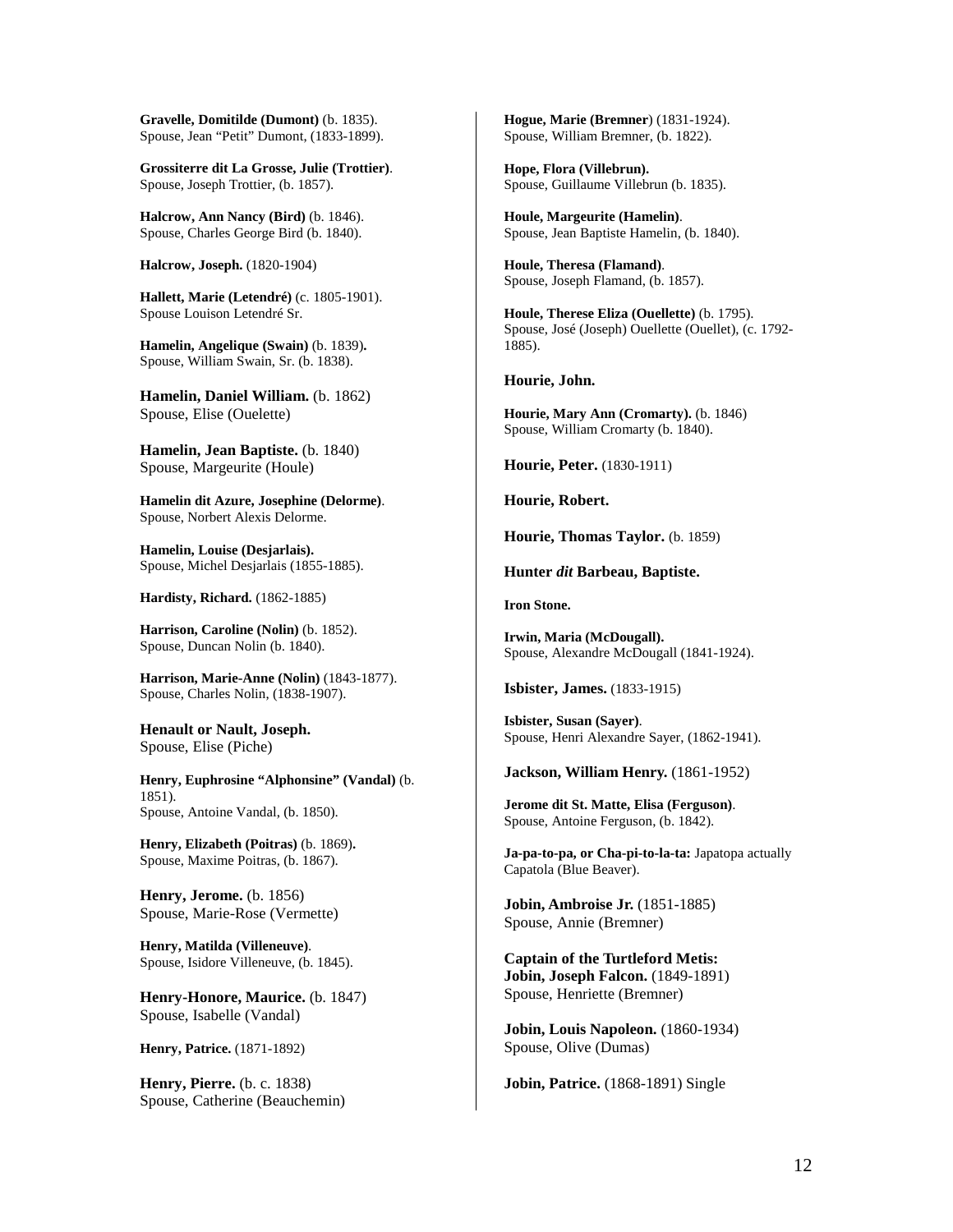**Jobin, Pierre.** (1856-1894) Spouse, Sarah (McMillan)

**"Joli Corbeau" or Fine Crow.**  See the entry under **Wah-pi-ti-wa-ki-pe.** 

**Johnson, Christine (Chamberland).** Spouse, Charles Chamberland.

**Kahkwaytowayoo, The Repeater.** 

**Kahokootayement, Trial Man or Bras Coupe.** 

**Kah-pah-yak-as-to-cum, One Arrow.** (1815-1886)

**Kah-ma-yis-tooways. Kah-nah-kas-kowat, Stopped Here.** (b. 1819)

**Kah mee use kom mee we in, The Spring Man.** 

**Kah-tah-twayhotoetuwaht.** 

**Kakookeechin.**  See entry under **Lightfoot, William,** 

**Kamiscowesit, Chief Beardy.** (1828-1889)

**Kangi Tamahecha (Skinny Raven).** (1835-1919) Kangi Tamahecha (called Lean Crow or Poor Crow in the trial transcript)

#### **Kapahoo, The Man Who Crossed His Hands.**

**Kapeepikwanew** *dit* **Dumont.**  See entry under **Dumont, Edward.** 

**Kasapatjinan (See-a-sa-kwa-che-nin), Marie**. Spouse Gabriel Gaudry "Meskeke-a-wahsis." (b. 1852)**.** 

**Ka-tik-koowit, The Caribou.** (b. 1814)

**Kee-too-way-how or Keeteewayhow.**  His name translates as "Sounding with Flying Wings". See entry under **Cayen, Alexandre** *dit* **Boudreau** 

**Kee-nick-kwah-nah-siw (Flying in a Circle Going Up to a Point)** 

**Kipling (Keplin), Nancy(Labombarde)** (b. 1810). Spouse, Alexis Labombarde, (b. 1803).

**Kinawis, Betsy (Dumont)**. Spouse, Alexis Dumont, (b. 1864).

**Kinyewakan (Sacred Flyer).** 

**Koh-ah-mah-chee, Left Handed or The Lame Man.**  (b. 1829)

**Koopekeweyin, Edward.** 

**Koopekeweyin, Madeleine**. Spouse, Edward Koopekeweyin.

**Labombarde, Alexis.** (b. 1803) Spouse, Nancy (Kipling)

**Laboucane,** See **Lafournaise** *dit* **Laboucane**.

**Ladouceur, François.** (1864) Spouse, Philomene (Dumont)

**Lafleur, Marguerite Nisandaway Otchayick (Bourassa)** Spouse, Louis Bourassa (b. 1863).

**LaFond, Basil.** (1846-1927) Spouse, Isabelle (Durand)

**Lafond, Elisa (Primeau)** (b. 1870). Spouse, Jean Baptiste Primeau Jr. (b. 1861).

**Chief of Muskeg Lake Band 1900-1914: LaFond, Jean Baptiste "Tchehasaso."** (1853- 1916) Spouse, Josette (Meutekumah)

**Captain: Lafontaine** *dit* **Faillant, Antoine.** (1849-1889) Spouse, Marie (Delorme)

**Captain: Lafontaine, Calixte.** (1847-1889) Spouse, Louise (Gervais)

**Lafontaine, Louison.** (1850-1931) Spouse, Marie-Madeleine (Pelletier)

**Lafournaise** *dit* **Laboucane, Alexandre.** (b. 1869) Single

**Lafournaise, Elise (Champagne**) (b. 1854). Spouse, Bazile Cléophas Champagne *dit* Beaugrand (1853).

**Lafournaise, Francoise (Gervais)** (b. 1862). Spouse, Patrice Gervais, (b. 1854).

**Lafournaise** *dit* **Laboucane, Gabriel.** (1834- 1903) Spouse, Louise (Landry)

**Lafournaise** *dit* **Laboucane, Guillaume.** (b. 1840) Spouse, Caroline (Gariepy)

**Lafournaise** *dit* **Laboucane, Joseph.** (b. 1837) Spouse, Madeleine (Poitras)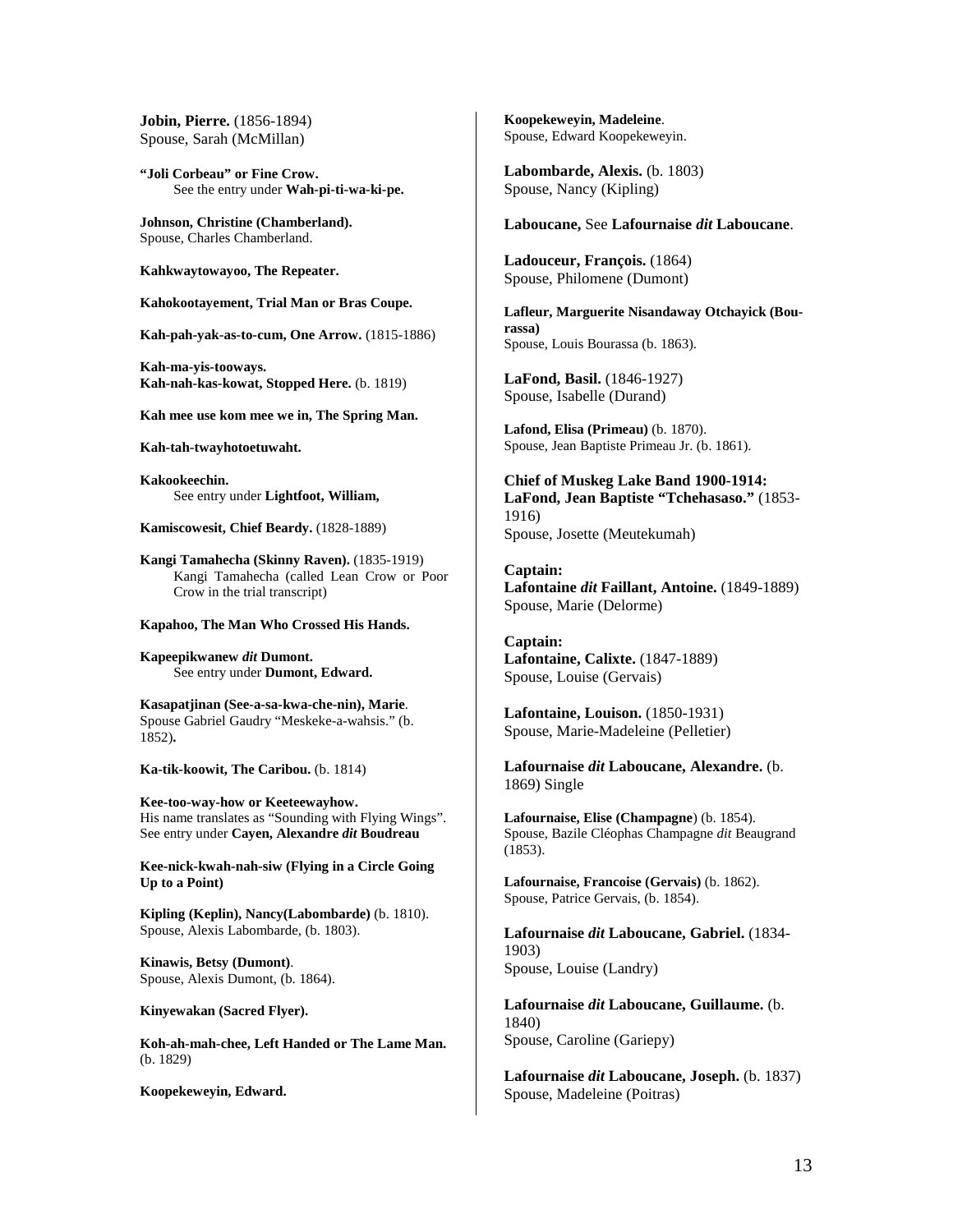**Laframboise, Augustin.** (1844-1885) Spouse, Louise (Ledoux)

**Laframboise, Edouard.** (b. 1864) Spouse, Virginie (Dumont)

**Laframboise, Marie Magdeleine (Trottier).** Spouse, Remi Trottier (b. 1861)

**Laframboise, Ursule (Trottier)** (b. 1842). Spouse, Charles "Wahpass" (Rabbit) Trottier, (b. 1839).

**Lamirande, Alexandre.** 

**Landry, Anastasie (Nault)** (1832-1914)**.**  Spouse Andre Nault (1830-1924).

**Landry, Angelique (Dumont)** (1827-1920). Spouse, Isidore Dumont, Sr. *dit* Ecapow (1810-1885).

**Landry, Elie Pierre.** (b. 1835) Spouse, Genevive (Bruneau)

**Landry, Henriette (Dumas)** (b. 1822). Spouse Michel Dumas Sr.

**Landry, Louise (Lafournaise)** (1939). Spouse, Gabriel Lafournaise *dit* Laboucane (1834- 1903).

**Landry, Marie-Marguerite (Trottier)**. Spouse, Michel Trottier, (1832-1885).

**Lapierre, Jean.** (b. 1845)

**Lapierre, François Xavier.** (b. 1850)

**Laplante, Cuthbert.** (b. 1858) Spouse, Elizabeth (Piche)

**Laplante, Jean Baptiste.** (b. 1835) Spouse, Angelique (Paul)

**Laplante, Guilliaume.** (b. 1865) Spouse, Marguerite (Sansregret)

**LaPlante, Josephte (Fidler)** (1845-1891). Spouse, François "Lagaua" Fidler Sr. (1838-1893).

**LaPlante, Madeleine (Plante)** (b. 1864). Spouse, Plante, Basile. (1854).

**LaPlante, Marie (Gervais)** (1863-1945). Spouse, Alexis Gervais, (1854-1906).

**Laplante, Moïse.** (b. 1861) Spouse, Natalie (Gervais)

**LaPlante, Philomene (Lavallée)** (b. 1868).

Spouse, Pierre "Mac" Lavallée, (b. 1860).

**Laplante, Toussaint.** (b. 1856-1954) Spouse, Elise (Gervais)

**LaPlante, Virginie (LaPlante)** (1874). Spouse Ambroise Gariépy (b.c. 1862).

**Larance, Angele (Vermette).**  Spouse Alexandre Vermette (b. 1855).

**Larance, Madeleine (Parisien)** (b. 1849). Spouse, Elzéar Parisien, (b. 1849)

**Larivière, François.** (b. 1854) Spouse, Marie (Delorme)

**Larocque, Adelaide (Bourassa)** (b. 1868). Spouse, Alexandre Bourassa, (b. 1863).

**Larocque, Jean Baptiste.** (b. 1840) Spouse, Louise (Chartrand)

**Larocque, Philomene (Arcand)** (1872-1890). Spouse, Jean Napoleon Arcand (b. c. 1867).

**Laronde, Louis Jr.** (1854-1892)

**Lavallee, Charles Martin Sr.** (1832) Spouse, Marguerite (Courchene)

**Lavallée, Charles Jr.** (b. 1858) Spouse, Rosalie (Delorme)

**Lavallee, Elise (Martin)**. Spouse, Pierre Martin, (b. 1859).

**Lavallée, John.** (1852) Spouse, Florestine (Ross)

**Lavallée, Josephte (Lépine)** (b. 1838). Spouse, Maxime Lépine, M.L.A. (1836-1897).

**Lavallée, Louis Philippe.** (1863-1898) Single

**Lavallée, Louise (Vandal).** Spouse, Joseph "La Pioche" Vandal (1810-1885).

**Lavallee, Marie (Ross).**  Spouse, Cuthbert Ross, (b. 1863).

**Lavallée, Pierre "Mac."** (b. 1860) Spouse, Philomene (LaPlante)

**Laverdure, Angelique (Parenteau)**. Spouse, Gabriel Parenteau, (1837-1900).

**Laverdure, Pierre "Beaublé".** (b. 1838) Spouse, Agnes (Parenteau)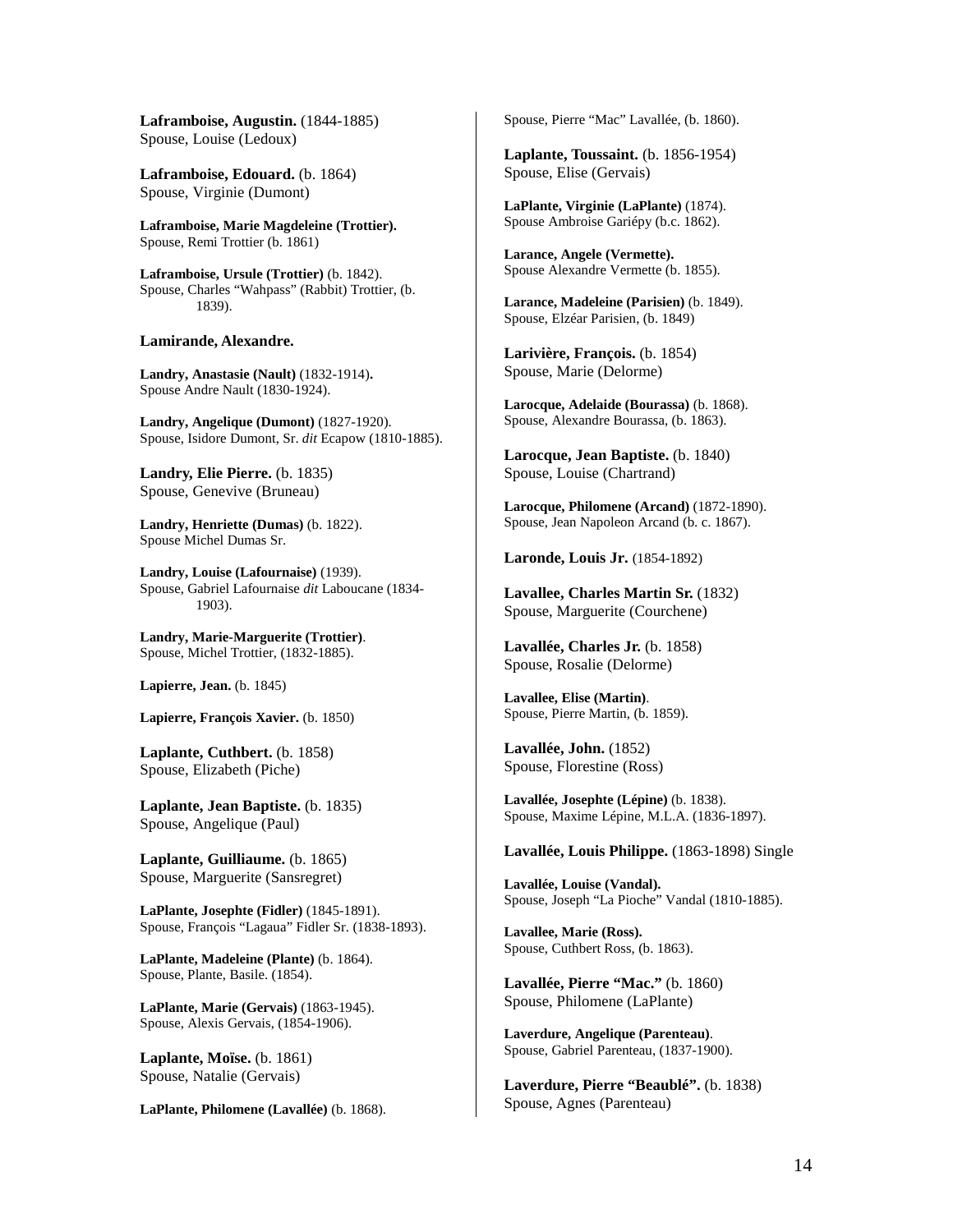**Laviolette, Charles.** (b. 1859) Spouse, Marie (Arcand)

**Laviolette, Justine (Schmidt)** (b. 1853)**.**  Spouse, Louis Schmidt (b. 1844).

**Laviolette, Marie Apolline (Legaré)** (b. 1864). Spouse, Alcide Legaré, (b. 1857).

**Laviolette, Modeste.** (b. 1855)

**Ledoux, Alexis.** (b. 1836) Spouse, Clemence (Fleury)

**Ledoux, Catherine (Dubois)** (1856-1886). Spouse, Maxime Dubois, (1853-1920).

**Ledoux, Euphrosine (Allard )** (1852). Spouse Antoine Allard, (b. 1849).

**Ledoux, Flavie (Bousquet)** (b. 1871). Spouse, Baptiste Bousquet, (b. 1866).

**Ledoux, Francoise (Gervais)** (b. 1827). Spouse, Bazile Gervais, (b. 1821).

**Ledoux, Helene (Dumont)** (b. 1850)**.** Spouse, Vital Dumont dit Cayole, (1830-1895), Headman of One Arrow Band.

Ledoux, Isidore. (b. 1873) Single

**Ledoux, Jerome.** (b. 1844)

**Ledoux, Joseph.** (b.c. 1845) Spouse, Isabella (Belanger)

**Ledoux, Louise (Laframboise)** (1844-1890). Spouse, Augustin Laframboise, (1844-1885).

**Ledoux, Marie Ann, (Morrisette)** (1859-1963). Spouse, George Morrisette "Pi-ka-ties"(b. 1858).

**Ledoux, Pierre.** (b. 1861) Spouse, Helene (Poitras)

**Lefort, Boniface.** (1857) Spouse, Marie-Rosine (Ross)

**Left Hand or The Lame Man.**  See the entry under **Koh-ah-mah-chee.** 

**Legaré, Alcide.** (b. 1857) Spouse, Pauline (Laviolette)

**Lejour dit Sakaban, Eliza (Bousquet) (b. 1863).**  Spouse, Cyrille Bousquet (b. 1854).

**Lépine, Athanase.** (b. 1850)

Spouse, Marie (Belanger)

**Lepine, Celestine (Regnier) (b. 1860)**, Spouse, Octave Antoine Regnier.

**Lepine, Josephte (Turcotte)** (b. 1858). Spouse, Norbert Turcotte, (b. 1855).

**Lépine, Maxime, M.L.A.** (1836-1897) Spouse, Josephte (Lavallee)

**Lépine, Maxime, Jr.** (1866-1928) Spouse, Marie-Marguerite (Boucher)

**Lépine, Patrice Tobie.** (1868) Spouse, Lucie (Nolin)

**Lepine, Rosalie (Nolin)** (1849-1927)**.**  Spouse, Charles Nolin (1838-1907).

**Lepine, Virginie (McDougall).**  Spouse Alexandre Peter McDougall (b. 1869).

**Lespérance, Caroline (Boucher)** (1842-1910). Spouse, Jean Baptiste Boucher Sr. (1838-1911).

**Letendré, André "Petchis."** (1837-1885) Spouse, Catherine (Godon)

**Letendré, André Jr.** (b. 1862)

**Letendré, Alexandre.** (b. 1865) Spouse, Ellen (Sinclair)

**Letendré, Elise (Nolin)** (b. 1860). Spouse, Adolphus Nolin, (b. 1861).

**Letendré, Helene (Gosselin)**. Spouse, Alexander Gosselin, (b. 1864).

**Letendré, Helene (Boucher)** (b. 1866). Spouse, Charles Eugene "Boss" Boucher, (1864- 1926).

**Letendré, Helene (Thomas)** (1847-1903). Spouse, Charles Thomas, (1845-1925).

**Letendré, Helene (Fagnant)** (b. 1867). Spouse, John Fagnant, (1865).

**Letendré, Jean Baptiste.** (b.c. 1866) Spouse, Marie (Parenteau)

**Letendré, Julienne (Gervais)** (b. 1869). Spouse, St. Pierre Gervais, (b. 1864).

**Letendré, Louis Eugene.** (1832-1911) Spouse, Angelique (Dumas)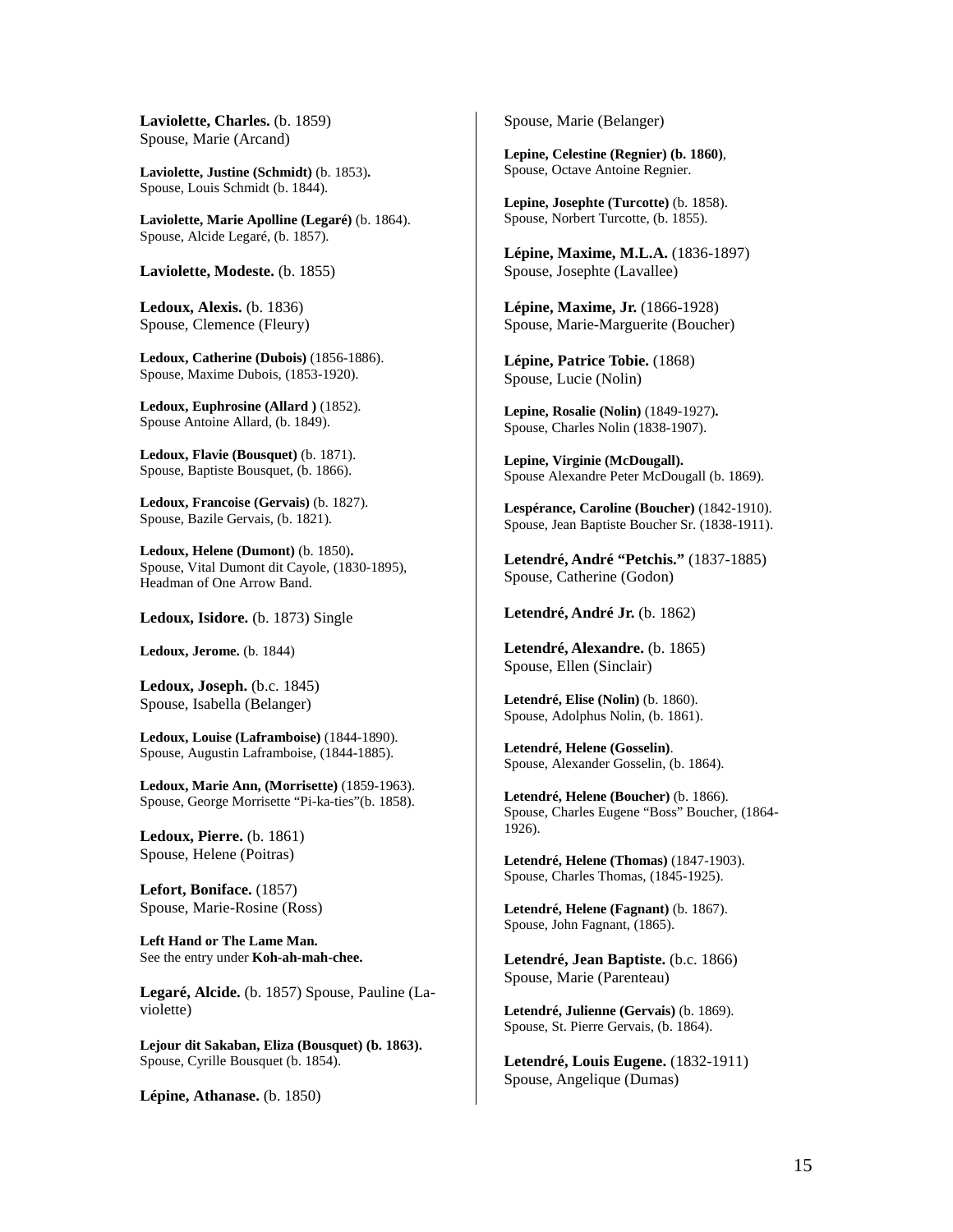**Letendré, Marie (Fagnant)** (b. 1873). Spouse, Cuthbert Fagnant Jr. (b. 1868).

**Letendré** *dit* **Batoche, Marie (Champagne)** (1823- 1912). Spouse, Emmanuel Champagne *dit* Beaugrand, (1823- 1904).

**Letendré, Rosalie (Parenteau).** Spouse, Louis Parenteau, (b. 1862).

**Letendré, Sophie (Dumont)** (b. 1846). Spouse, Edouard Dumont, (1845-1907).

**Letendré, William.** (b. 1859) Spouse, Marie (Fagnant)

#### **Lightfoot, William, Kakookeechin.**

**Linklater, Marie-Anne (Fidler).** Spouse, Alexander Fidler, (b. 1835).

**Little Chief, Okemasis.**

**Little Man, Nahpaces.** 

**Longmore, John Sr.** (b.1850)

**Lucier, Toussaint.** (b. 1828) Spouse, Louise (Brazeau)

**Mad Bull** 

**Malaterre, Louis.** (b. 1846) Spouse, Julie (Robson)

**(The) Man They Whooped At.** 

#### **Mankachee. See Delorme, Norbert.**

**Marchand, Goodwin.** (b. 1838) Spouse, Genevieve (Nadeau)

**Marion, Louis.** (b. 1840) Spouse, Marie-Andronique (Ross)

Martin, Charles. (b. 1864) Single

**Martin, John.** Single

**Martin, Pierre.** (b. 1859) Spouse, Elise (Lavallee)

**Mar-yarm-mons.**  See entry under **Lafontaine, Louis**.

**Matoluta (Scarlet Bear):** (c. 1840-1887)

**Mato Kakisya, Tormenting Bear.** 

**McDougall, Alexandre.** (1841-1924) Spouse, Maria Irvin.

**McGillis, Helene (Poitras)** (b. 1840). Spouse, Ignace Zenon Poitras Sr. (b. 1829).

**McGillis, Isabelle (Fagnant)** (b. 1842). Spouse, Cuthbert or Corbette Fagnant (1828-1893).

**McGillis, Marguerite (Fidler)** (b. 1831). Spouse, William Fidler Sr. (1827-1895).

**McGillis, Marie (Cayen)** (b. 1832). Spouse, Alexandre "Keetoowayhow" Cayen *dit* Boudreau, (1834-1886). Former Chief of Muskeg Lake Band.

**McGillis, Mathilde (Short)** (b. 1847). Spouse, James "Timous, (Little Dog)" Short, (b. 1834).

**McGillis, Modeste.** (1846-1902) Spouse, Isabelle (Poitras)

**McKay, Angus.** (1858-1952)

**McKay, Guillaume.** (b. 1855) Spouse, Marie (St. Denis)

**McKay, James.** (b. 1862)

**McKay, Joseph.** (b. 1844)

**McKay, "Gentleman" Joe.** (b. 1856-1938)

**McKay, Josephte (Arcand)** (b. 1848). Spouse, Joseph Arcand, (b. 1833).

**McKay, Marguerite (Arcand)** (b. 1836)**.** Spouse, Alexandre "La Biche" Arcand, (b. 1838).

**McKay, Nancy (Arcand).** Spouse, Jean Baptiste Arcand Sr. (b. 1840).

**McKay, Thomas, M.L.A.** (1849-1924)

**McKay, William II.** (1818-1882)

**McKay, William.** (1853-1932)

**McLeod, Louise (Delorme).** Spouse, Joseph Delorme, (b. 1849).

**McMillan, Sarah (Jobin).** Spouse, Pierre Jobin, (1856-1894).

**Measure.**

**Meckmoire, William.**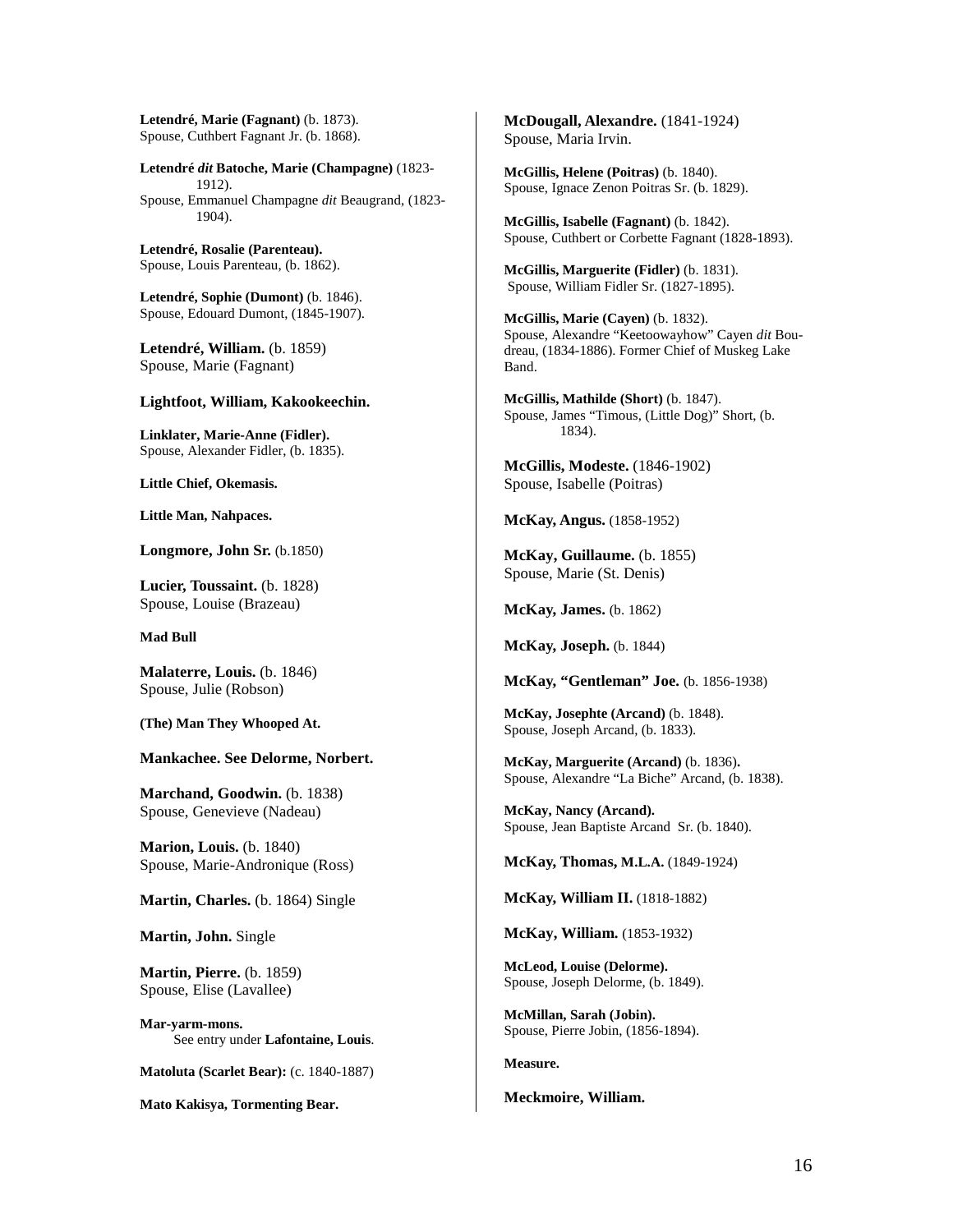**Meskeke-a-wahsis (Medicine Child).** (b. 1852) See entry under **Gaudry, Gabriel.** 

**Mettaywaysis.** 

**Meutekumah (Archibuk), Josette (LaFond)**. Spouse, Jean Baptiste "Tchehasaso" LaFond, (1853- 1916), Chief of Muskeg Lake Band 1900-1914:

**Missatiwasahkeg.** Spouse, Louison Favel, (b. 1842).

**Monet dit Belhumeur, Isabelle (Betsy) (Sauve).**  (1848). Spouse, Norbert Sauve (b. 1849.

**Monet dit Bellehumeur, Marguerite (Riel)** (1861- 1886). Spouse, Louis Riel (1844-1885.

**Captain: Monkman, Albert.** (b. 1854) Spouse, Mary-Anne (Morwick)

**Monkman, Henry.** (1834-1926)

**Monkman, Margaret (Halcro).** (b. 1855). Spouse, William Halcrow.

**Montour, Abraham Sr.** (b. 1832) Spouse, Marie (Page)

**Montour, Abraham Jr.** (b. 1855) Spouse, Lucie (Parenteau)

**Montour, Alexandre.** 

**Montour, Bernard Bien.** (b. 1855) Spouse, Marguerite (Smith)

**Montour, Jean-Baptiste.** (1857-1885) Spouse, Caroline (Dumont)

**Montour, Jean Baptiste.** (b. 1860) Spouse, Christine (Parenteau)

**Montour, Joseph.** (1867-1885) Single

**Montour, Joseph.** (b. 1865) Single

**Montour, Julie (Sansregret).**  Spouse, Andre Sansregret *dit* Pontbriand, (b.c. 1846).

**Montour, Marie Madeleine (Patenaude)** (b. 1845). Spouse, Hilaire Patenaude, (b.1846).

**Montour, Marie (Falcon)**. Spouse, Gregoire Falcon (1857-1928). **Montour, Pascal Sr. (b. 1822)** Spouse, Madeleine (Richard)

**Montour, Pascal Jr. (1852)** Spouse, Judith (Dumont)

**Moonias, Moise, Larocque.** (b. 1849)

**Moonias, Marie (Swain)**. Spouse, William Swain Jr. (b. 1861).

**Moonias, Magdeleine.** Spouse Moise Moonias.

**Moostoos (Buffalo).** 

**Morand dit Morin, Angelique (Ledoux)** (b. 1843) Spouse, Jerome Ledoux (b. 1844)

**Moreau, Angelique (Ouelette).** Spouse, Julien Ouellette, (1849).

**Moreau, Elise (Cardinal)** (b. 1849). Spouse, Alexandre Cardinal, (b. 1841).

**Morin, Madeleine (Pelletier)**. Spouse, Edouard. Pelletier, (1836).

**Morin, Marguerite (Whitford)**. Spouse, William Francis Whitford (b. 1856).

**Captain: Moureau, Jonas.** (b. 1841) Spouse, Cecile (Desjarlais)

**Morwick, Mary-Ann (Monkman)** (b. 1858). Spouse, Albert Monkman, (b. 1854).

**Mulligan, Henriette (Fidler)**. Spouse, Maxime Fidler (b. 1864).

**Nahpaces, Little Man.** 

**Napahota, James Gray.** (d. 1951)

**Natchookoneck (Spotted Calf).** Spouse, Sinookeesik (John Sounding Sky).

**Natumeo.**  See entry under **Swain (Swan), John** (1829- 1885)

**Captain of the Metis at Cut Knife Hill: Nault, André Jr. "Nin Nin."**(b. 1860)

**Nault, Elie.** (1861) Spouse, Marie-Anne (Charette)

**Nault, Napoléon.** (1858-1931)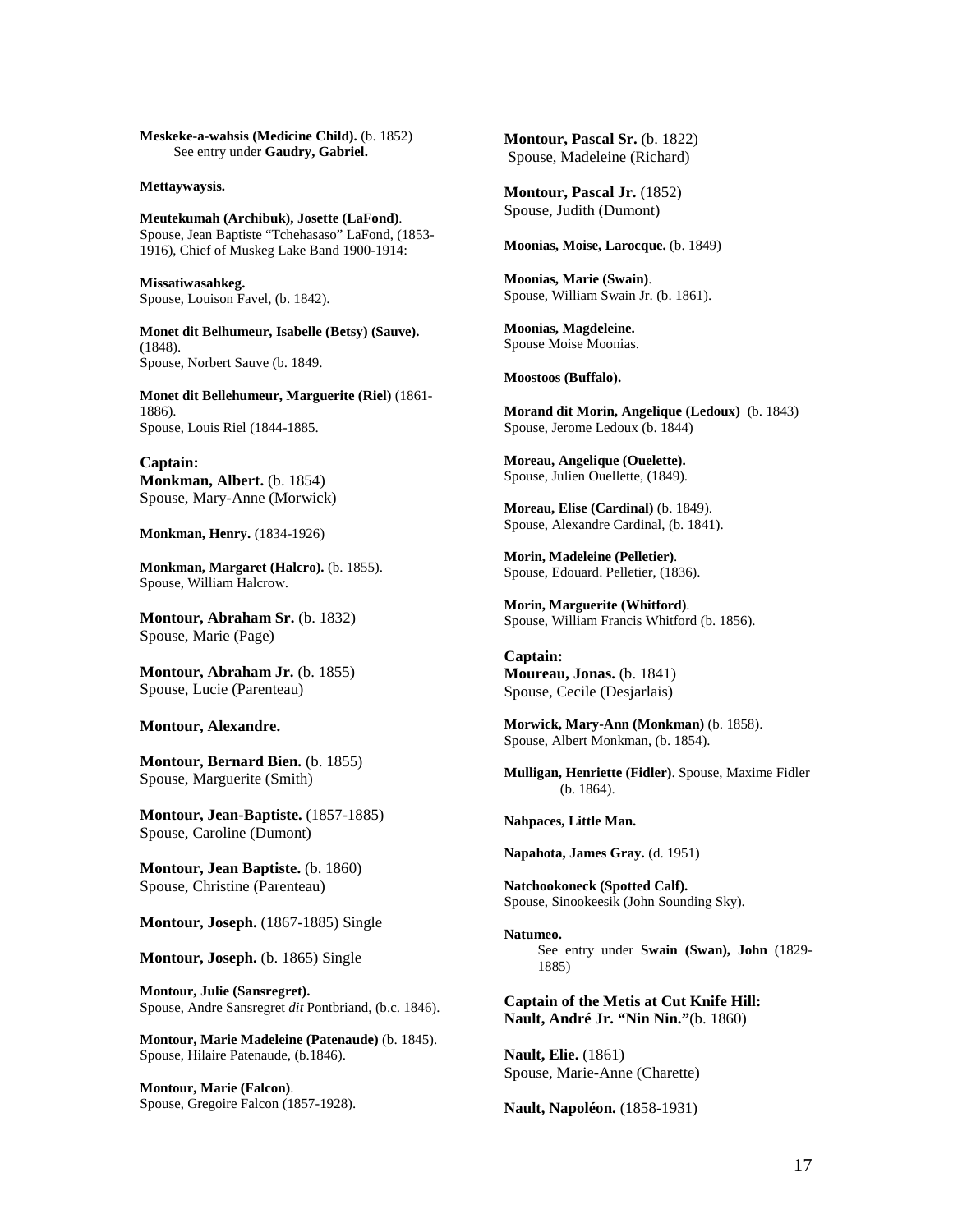Spouse, Melanie (Vandal)

**Neepaquatatous.** 

**Neesoopahtawein.** 

**Nipis (Water).** 

**Nolin, Adolphus.** (b. 1861) Spouse, Elise (Letendre)

**Nolin, André.** (b. 1854)

**Nolin, Caroline (Racette)** (1868). Spouse, Jerome Racette, (1858-1940).

**Nolin, Charles,** (1838-1907) Spouse, Marie-Anne (Harrison)

**Nolin, Duncan.** (b. 1840) Spouse, Caroline (Harrison)

**Nolin, Joseph Sr.** (b. 1842) Spouse, Marie-Anne (Gaudry)

**Nolin, Joseph Octave Jr.** (1868-1925) Spouse, Marie (Villeneuve)

**Nolin, Lucie (Lépine)** (b. 1874). Spouse, Patrice Tobie Lépine, (1868).

**Nolin, Marie-Anne (Parenteau)** (b. 1866). Spouse, St. Pierre Parenteau, (1861-1885).

**Nolin, Pauline (Belanger)** (b. 1868). Spouse, Bernard Belanger, (b. 1865).

**Normand, Angelique (Pilon)** (b. 1839). Spouse, Joseph Pilon, (1837-1915).

**Normand, Louise Ann (Caron)** (1869-1890)**.** Spouse, Theophile Caron, (b. 1866).

**Normand, Helene (Parenteau)**. Spouse, Pierre Parenteau Jr. (b. 1841).

**Norquay, Ann.** Spouse, Charles Adams (1838-1917).

**Numpakte (Kill Twice – Big Joe).** (1868-1952) Spouse, Pte Sanwin.

**Ohdoka, In the Hole or White Dog.** 

**Okimasis, Madeleine (Trottier)**. Spouse, Charles Trottier Jr. (b. 1865).

**Chief of Okemasis Band Okemasis, Xavier**. (b. 1841) Spouse, Marie Therese (Gladu)

**Oos-ka-ta-task, The Carrot.** 

**Opikonew, Edouard Dumont.** 

**Otchipew (Ojibwa), Alexis.** 

**Ouellette, Abraham.** (b. 1867) Spouse, Virginie (Racette)

**Ouellette, Bernard.** (b. 1864) Single

**Ouellette, Charles Edmund.** (b. 1866) Single

**Ouellette, Cyprien.** (b. 1867) Single

**Ouelette, Elise (Hamelin)** (b. 1864). Spouse, Daniel William Hamelin, (b. 1862).

**Ouelette, Emelie (Sauve).** (b. 1863). Spouse, James "Jeremie" Sauve, (1860).

**Ouellette (Ouellet), Jean Baptiste.** (1837) Spouse, Cecile (Courchene)

**Ouellette, Jean Baptiste Jr.** (1859-1970) Spouse, Caroline (Parenteau)

**Ouellette, John Edward.** (b. 1863) Single

**Ouellette (Ouellet), José (Joseph).** (c. 1792- 1885) Spouse, Therese (Houle)

**Ouellette, Joseph** (b. 1858) Spouse, Marie (Parenteau)

**Ouellette, Joseph III.** (1824-1899) Spouse, Madeleine (Paul)

**Ouellette, Julien.** (1849) Spouse, Angelique (Moreau)

**Ouelette, Marie Francoise (Dumont)** (b. 1847). Spouse, Elie Dumont, (b. 1847).

**Ouellette, Moïse Napoléon.** (1840-1911) Spouse, Isabelle (Dumont)

**Ouelette, Marie-Ann (Bremner)** Spouse, Joseph Bremner, (1861-1959).

**Ouelette, Mary-Jane (Racette)** (b. 1870). Spouse, Charles Racette III. (b. 1864).

**Ouelette, Marguerite (Collins).**  Spouse, Maxime Collins. (b. 1844)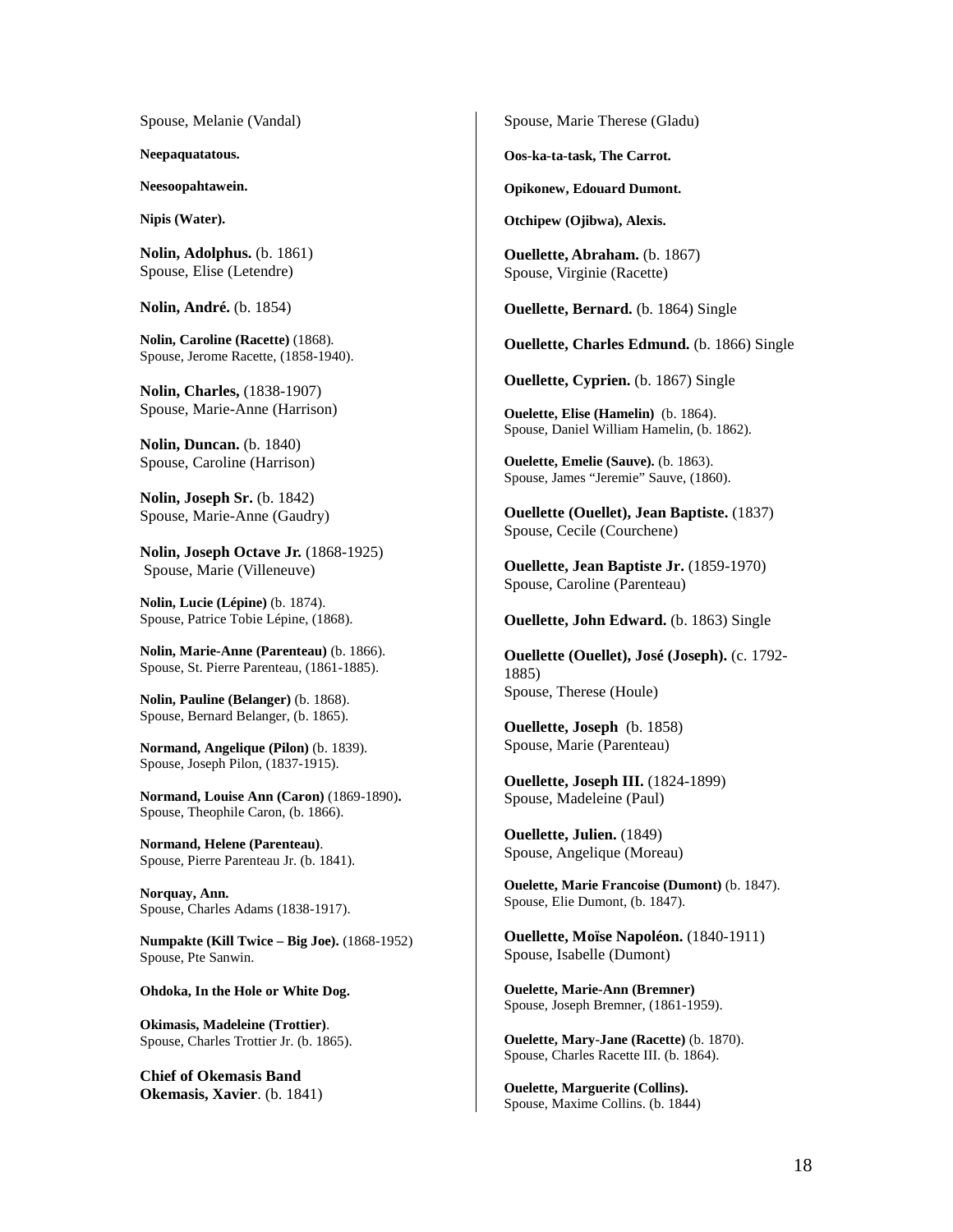**Ouellette, Moïse Napoléon.** (1840-1911)

**Ouelette, Rose Marie (Boucher)**. Spouse, Salomon Boucher, (b. 1862).

**Ouellette, Thomas.** Single

**Ouelette, Veronique (Dumas)** (b. 1852). Spouse, Michel Dumas, (1849-1901).

**Page, Marie (Montour).** Spouse, Abraham Montour Sr. (b. 1832).

**Parenteau, Adelaide (Vandal)**. Spouse, Pierre Modeste Vandal (b. 1866).

**Parenteau, Agnes (Laverdure)** (1850-1923)**.** Spouse, Pierre "Beau-blé" Laverdure, (b. 1838).

**Parenteau, Alexandre.** (b. 1845) Spouse, Philomene (Patenaude)

**Parenteau, Caroline (Ouelette).** Spouse, Jean Baptiste Ouellette Jr. (1859-1970).

**Parenteau, Christine (Montour).** Spouse, Jean Baptiste Montour (b. 1860).

**Parenteau, Daniel.** (b. c. 1839)

**Parenteau, Elise (Smith)** (b. 1862). Spouse, Henri Smith Jr. (b. 1856).

**Parenteau, Emilie (Gervais)** (b. 1864). Spouse, Napoleon Gervais, (1859-1939).

**Parenteau, Gabriel. (**1837-1900) Spouse, Angelique (Laverdure)

Parenteau, Isidore "Wabash". (b. 1852) Spouse, Judith (Plante)

**Parenteau, Jean Baptiste.** (b. 1832) Spouse, Pelagie (Dumont)

**Parenteau, Jean Baptiste Jr.** (b. 1858) Spouse, Elise (Champagne)

**Parenteau, Joachim.** (b. 1854) Spouse, Alphonsine (Smith)

**Parenteau, Joseph Dodet.** (b. c. 1810-1890) Spouse, Angelique (Godon)

Parenteau, Judith (Dumont). (b. 1847). Spouse, Isidore Dumont Jr. (1833-1885).

Parenteau, Leon Esdras. (b. 1856) Spouse, Elise (Fisher)

**Parenteau, Louis.** (b. 1862) Spouse, Rosalie (Letendre)

**Parenteau, Louis Jr.** (b. 1863) Spouse, Marie (Arcand)

**Parenteau, "Petit" Louis.** (1835-1890) Spouse, Suzanne (Grant)

**Parenteau, Lucie (Montour)** (1860-1890). Spouse, Abraham Montour Jr. (b. 1855).

**Parenteau, Marie (Letendré)** (1869-1899)**.** Spouse, Jean Baptiste Letendré, (b.c. 1866).

**Parenteau, Marie-Alexandrine (Charette)** (b. 1866). Spouse, Daniel Charette Jr. (1865-1942).

**Parenteau, Marie (Ouelette)** (b. 1858). Spouse, Joseph Ouellette Jr. (b. 1858).

**Parenteau, Marie-Octavie (Caron)** (1875-1900). Spouse, Patrice Caron, (b. 1868).

Parenteau, Marie-Pelagie (Carrière ) (b. 1856). Spouse, Damase Carrière, (1851-1885).

**Parenteau, Marie Virginie (Caron)** (1867-1946). Spouse, Jean Caron Jr. (1863-1960).

Parenteau, Mathias. (b. 1867) Single

**Parenteau, Melanie (St. Germain)** (1866-1951). Spouse, Frederic St. Germain, (1856-1953).

**Parenteau, Moïse.** (1846-1890) Spouse, Veronique (St. Germain)

**Parenteau, Moise Jr.** (1969)

**Parenteau, Napoléon.** (b. 1858) Spouse, Rosalie (Dubois)

Parenteau, Patrice. (b. 1867) Spouse, Philomene (Vallee)

Parenteau, Patrice. (1865-1890) Single

**Parenteau, Pierre Sr.** (1817-1893) Spouse, Marie-Anne (Caron)

**Parenteau, Pierre Jr.** (b. 1841) Spouse, Helene (Normand)

**Parenteau, St. Pierre.** (1861-1885) Spouse, Marie-Anne (Nolin)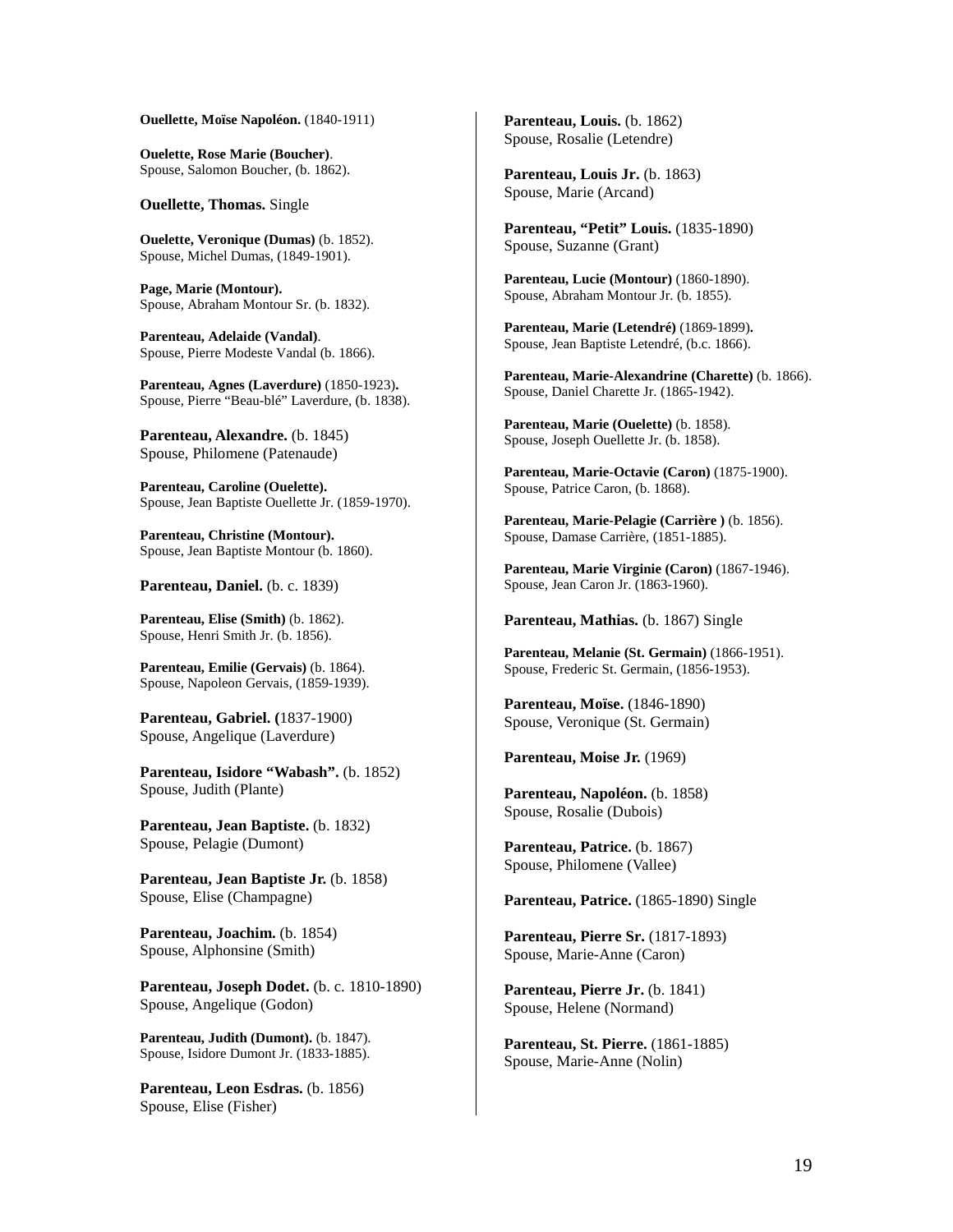**Parenteau, Raphael.** (1848-1925) Spouse, Henriette (Smith)

**Parenteau, Rosalie (Gariépy)** (b. 1837). Spouse, Philippe Elzéar Gariépy, (1839-1900).

**Parenteau, Rose (Ross)** (b. 1858). Spouse, John Ross Jr. (b. 1857 ).

#### **Parenteau, Samuel.**

**Parisien, Caroline (Primeau)** (b. 1841). Spouse, François Primeau, (1840-1925).

**Parisien, Elzéar.** (b. 1849) Spouse, Madeleine (Larance)

**Parisien, Joseph.** (1835) Spouse, Philomene (Parisien)

**Parisien, Nancy (Falcon)** (b. 1848). Spouse, Athanse Falcon, (b. 1849).

**Parisien, Pascal.** 

**Parisien, Philomene (Parisien)** (b. 1849). Spouse, Joseph Parisien, (1835).

**Pascal.** 

**Pasecumqua, La Croupe,The Rump.** 

Patenaude, Hilaire. (b.1846) Spouse, Madeleine (Montour)

**Patenaude, Marie-Louise (Dumont)**. Spouse, Patrice Dumont, (b. 1865).

**Patenaude, Philomene Iskwesis (Parenteau).**  Spouse, Alexandre Parenteau, (b. 1845).

Paul, Angelique (Laplante) (b. 1837). Spouse, Jean Baptiste Laplante, (b. 1835).

**Captain: Paul, Bernard.** (b. 1848) Spouse, Marie (Gervais)

Paul, Josephte (Tourond) (1831-1928). Widow.

**Paul, Madeleine (Ouellette)** (b.c. 1827)**.** Spouse, Joseph Ouellette, III. (1824-1899).

**Paul, Madeleine (Birston)** (b. 1827). Spouse, Magnus Bernard Burston (Birston), (b. 1828).

**Pelletier, Edouard.** (1836) Spouse, Madeleine (Morin)

**Pelletier, Julie (Flamand).** 

Spouse, Maxime Flamand (b. 1862)

**Pelletier, Marie-Madeleine (Lafontaine)** (b. 1845). Spouse, Louison Lafontaine, (1850-1931).

**Pepin, Marguerite (Delorme)** (b. 1843) Spouse, Jean Baptiste Delorme *dit* Bidou, (b. 1832).

**Petequakey.** (1845-1889) See entry under **Cayen, Isidore** *dit* **Boudreau.** 

**Petit Loup (Little Wolf).**  See the entry under **Alexandre Cardinal**.

**Petit** *dit* **Thomas, Thomas**  Spouse, Josephte (Ouelette)

**Piche, Charlotte (St. Denis).**  Spouse "Louis" Joseph St. Denis Sr. (b.1855)

**Piche, Elise (Nault).** Spouse, Joseph Nault (b. 1851).

**Piche, Elizabeth (Laplante).** Spouse, Cuthbert Laplante, (b. 1858).

**Piche, François.** (b. 1835) Spouse, Nancy (Ross)

**Piche, François (Coyote).** (b. 1847)

**Piche, Marie Adeline (Cayen).** Spouse, Alexandre Cayen *dit* Boudreau Jr. (1859- 1886).

**Piche, William.** (b.1864) Spouse, Marie (Charette)

**Pieton, Jerome.** 

Pilon, Alexandre. (b. 1864) Single

**Pilon, Cecile (Sakaban).** Spouse, Gregoire Sakaban *dit* Lejour, (b. 1850).

**Pilon, Joseph.** (1837-1915) Spouse, Angelique (Normand)

**Pilon, Joseph Jr.** (1855-1941) Single

**Pilon, Marie (Lamirande)** (b. 1840). Spouse, Alexis Lamirande (b. 1839).

**Pilon, Raymond Barthelemy.** (1861-1943) Spouse, Christine (Dumas)

**Plante, Basile.** (1854) Spouse, Madeleine (LaPlante)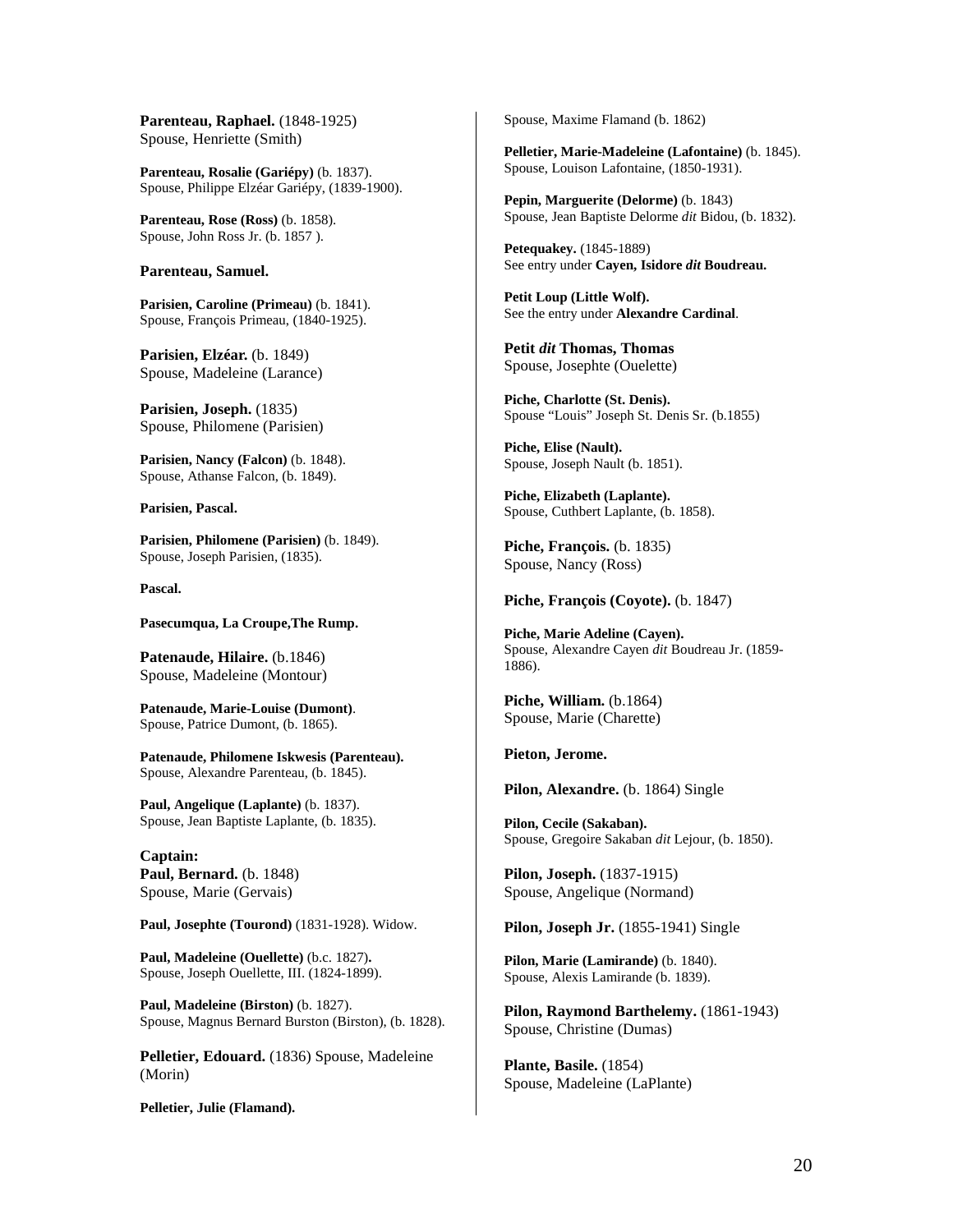**Plante, Judith (Parenteau)**. Spouse, Isidore "Wabash" Parenteau, (b. 1852).

**Plouf** *dit* **Villebrune, Daniel.** (1845) Spouse, Catherine (Chatellain)

#### **Plouf** *dit* **Villebrune, Francis.**

**Poitras, Amelie.**  Spouse, George Fisher.

**Poitras, David.** (1834-1898) Spouse, Magdeliene (St. Denis)

**Poitras, Elise Louise (Vandal)** (b. 1857)**.** Spouse, Pierre Vandal, (b. 1848).

**Poitras, Hélène (Ledoux)** (b. 1860). Spouse, Pierre Ledoux, (b. 1861).

**Poitras, Ignace Zenon Sr.** (b. 1829) Spouse, Helene (McGillis)

**Poitras, Ignace Zenon Jr.** (b. 1850) Spouse, Florence (Dubois)

**Poitras, Isabelle (McGillis)** (b. 1843)**.** Spouse, Modeste McGillis, (1846-1902).

Poitras, Jean Baptiste. (1865-1885) Single

**Poitras, Joseph B.** (b. 1844)

**Poitras, Maxime.** (b. 1863)

**Poitras, Michel.** (b. 1867) Spouse, Elizabeth (Henry)

#### **Pontbriand, see Sansregret.**

**Poor Crow or Lean Crow.**  See entry under **Kangi Tamaheca.** 

**Captain: Primeau (Primot), Jean Baptiste.** (1841- c. 1900) Spouse, Rosalie (Smith)

**Primeau, Jean Baptiste Jr.** (b. 1861) Spouse, Elisa (Lafond)

**Primeau, François.** (1840-1925) Spouse, Caroline (Parisien)

**Primeau, François.** (1864) Spouse, Marie-Josephte (Arcand)

**Primeau, Marguerite (Fisher).**  Spouse, Alexandre Fisher Jr.

**Primeau, Marie (Vandal)** (b. 1841). Spouse, Jean Baptiste Vandal, (1830-1888).

**Primeau, Stephanie (Bourassa)** (1864-1888). Spouse, Modeste Bourassa, (b.c. 1862).

**Pritchard, John.** (b. 1840) Spouse, Rose (Delorme)

**Pruden, Emma (Sayer)** (b. 1854)**.** Spouse, Jean Baptiste Sayer, (b. 1853).

**Quesnel. Jules.** (1855-1911)

**Racette, Charles II.** (b. 1833) Spouse, Helene (Boyer)

**Racette, Charles III.** (b. 1864) Spouse, Mary-Jane (Ouelette)

**Racette, Jerome.** (1858-1940) Spouse, Caroline (Nolin)

**Racette, Marguerite (Fisher)** (b. 1849). Spouse, Alexandre Fisher Jr. (b.1841).

**Racette** *dit* **Pelletier, Louis.** (b. 1845) Spouse, Josephte (Desnomie)

**Racette, Marie-Rose (Ferguson)** (1861-1913). Spouse, Leon Ferguson, (1861-1899).

**Racette, Virginie (Ouelette)** (b. 1869)**.** Spouse, Abraham Ouellette, (b. 1867).

**Racette, William.** (b. 1857) Spouse, Betsy (Bourassa)

**Red Bear.**  See entry under **Mato Luto.**

#### **Red Blanket.**

**Red Eagle.**  See entry under **Wanmdiduta** 

**Regnier, Octave Antoine.** Spouse, Celestine (Lepine)

**Richard, Antoine.** (b. 1851) Spouse, Betsy (Fidler)

**Richard, Madeleine (Montour)** . Spouse, Pascal Montour Sr. (b. 1822).

**Riel, Louis.** (1844-1885)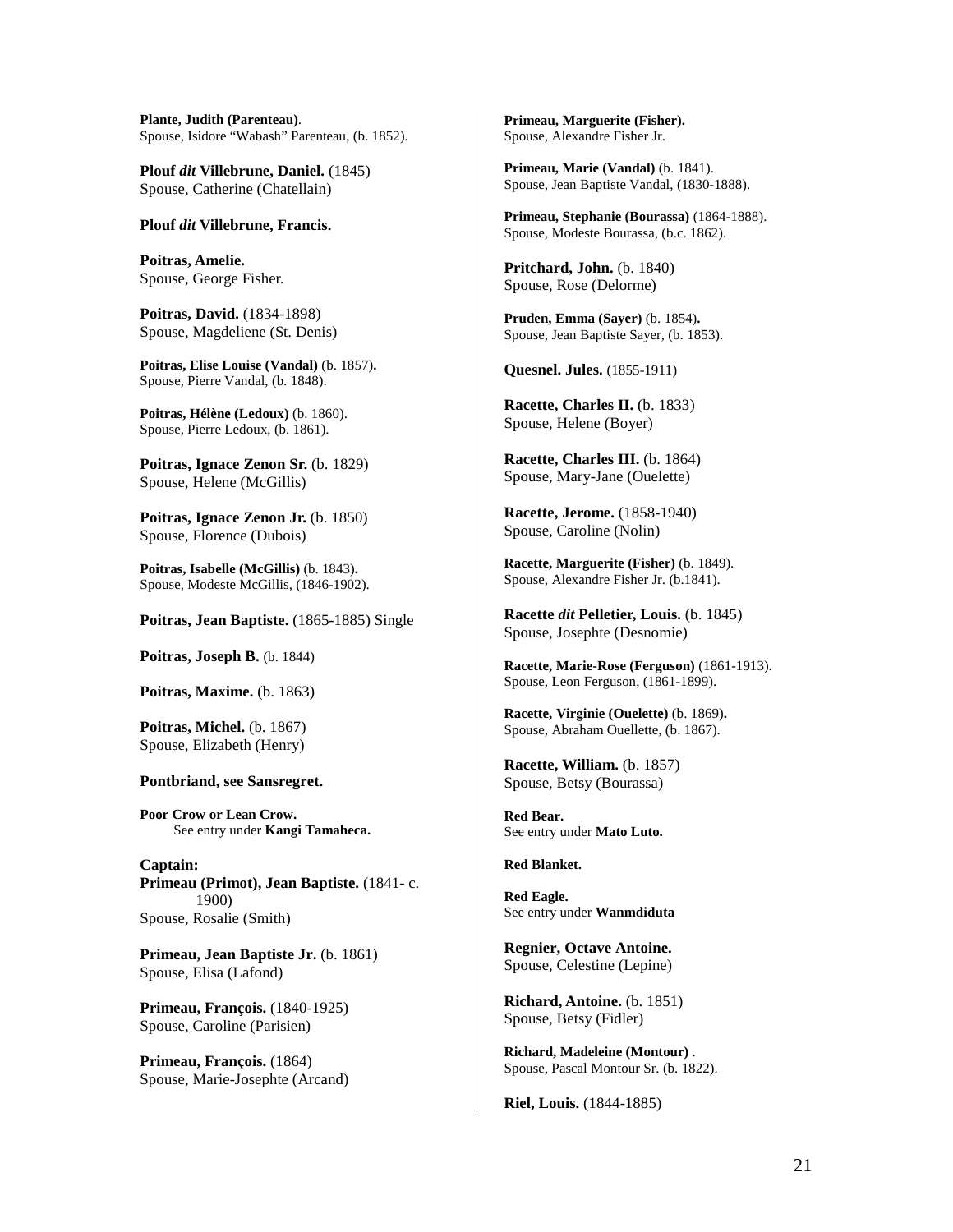Spouse Marguerite Monet dit Bellehumeur (1861- 1886).

**Riel, Henriette (Poitras).** (1861-1898). Spouse, Jean-Marie Poitras

**Riguedel, Louis Sr.** (b. 1852) Spouse, Rosalie (Tremblay)

**Rivard, Jean Baptiste.** (b. 1851) Spouse, Melanie (Vandal)

**Robertson, Julie Cris (Malaterre).** Spouse, Louis Malaterre, (b. 1846).

**Rocheleau, Jean Baptiste.** (b. 1824) Spouse, Marie-Anne (Carriere)

**Rocheleau, Jean Baptiste Jr.** (b. 1851) Spouse, Melanie (Vandal)

**Rocheleau, Marie (Roy)** (b. 1868). Spouse, Jean Baptiste Roy, (b. 1866).

**Rocheleau, Modeste.** (b. 1854)

**Rocheleau, Rosalie (Carrière )** (1855). Spouse, Napoleon Carrière, (b. 1858).

**Ross, Bethsy (Sansregret)** (b. 1858). Spouse, John Sansregret *dit* Pontbriand (b. 1849).

**Ross, Blandine "Blanche" (Henry)** (1857). Spouse Maurice Henry.

**Ross, Cuthbert.** (b. 1863) Single

**Ross, Donald.** (1822-1885) Spouse, Catherine (Delorme)

**Ross, Eliza (Fidler)** (b. 1865). Spouse, Cuthbert Fidler, (1858-1946).

#### **Ross, Enoch.**

**Ross, Florestine (Lavallée)** (b. 1868). Spouse, John Lavallée, (1852).

**Ross, John.** (1832-1885) Spouse, Marguerite (Grant)

**Ross, John Jr.** (b. 1857 ) Spouse, Rose (Parenteau)

**Ross, Julie (Thorn)** (1862-1895). Spouse, William Thorn, (1859-1930).

**Ross, Louis.** (b. 1864)

Spouse, Marie-Adele (Ross)

**Ross, Madeleine (Lafontaine)**. Spouse, Antoine Lafontaine *dit* Faillant, (1849-1889).

**Ross, Marie-Adele (Ross)** ( 1870-1891). Spouse, Louis Ross, (b. 1864). **Ross, Marie-Andronique (Marion)** (b. 1850). Spouse, Louis Marion, (b. 1840).

**Ross, Marie-Rosine (Lefort)** (1859-1886). Spouse, Boniface Lefort, (1857).

**Ross, Nancy (Piche)** (b. 1839). Spouse, François Piche, (b. 1835).

**Roussain, Philomene (Dumont).** Spouse, Louis Dumont dit Cayole, (b. 1853).

**Rowland, Alexander.** (1855-1840)

**Roy, Jean Baptiste.** (b. 1866) Spouse, Marie (Rocheleau)

**Sakaban dit Lejour, Anne (Fagnant)** (b. 1868) Spouse, Patrice Fagnant *dit* Faillants (b. 1860).

**Sakaban dit Lejour, Jean Baptiste "Cha-ka-pan."**  (b. 1840)

**Sakaban** *dit* **Lejour, Baptiste "Cha-ka-pan."**  (1825) Spouse, Genevieve (Brabant dit St. Denis)

**Sakaban** *dit* **Lejour, Gregoire.** (b. 1850) Spouse, Cecile (Pilon)

**Salois, Toussaint.** (1841-1934)

**Salter, Thomas.** (b. 1856)

**Sanderson, Margaret (Franks)** (b. 1861). Spouse, William Frank(s), (1842-1923).

**Sansregret** *dit* **Pontbriand, Andre.** (b.c. 1846) Spouse, Julie (Racette)

**Sansregret** *dit* **Beaubrillant, Hilaire.** (b. 1863) Single

**Sansregret** *dit* **Pontbriand, John.** (b. 1849) Spouse, Bethsy (Ross)

**Sansregret** *dit* **Pontbriand, Jean Baptiste "Johnny".** (1824) Spouse, Marie (Gervais)

**Sansregret, Louis.** (b. 1825) Spouse, Genevieve (Carriere)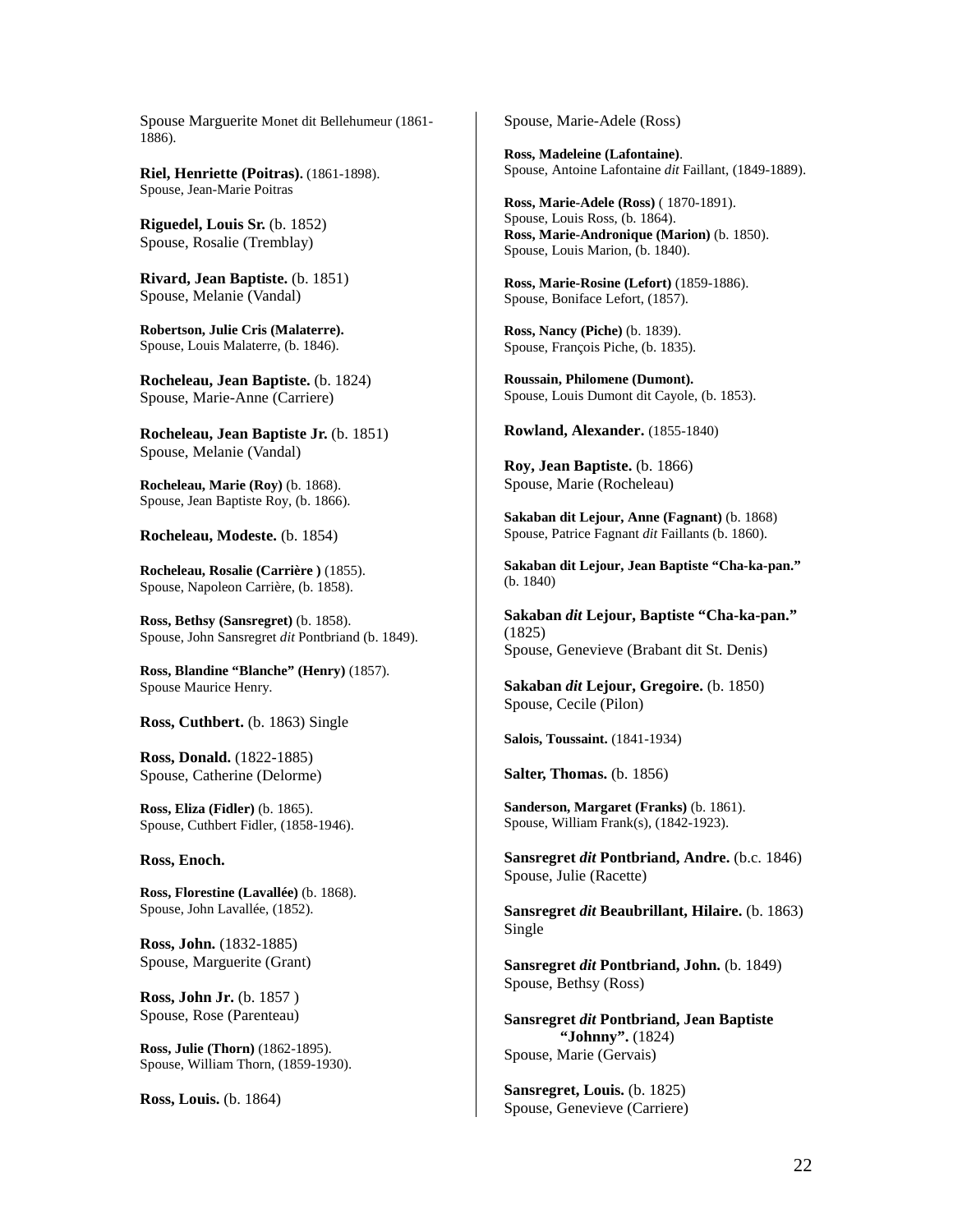**Sansregret, Madeleine (Blondin) (**b. 1858). Spouse, Edward Pierre Blondin (b. 1861).

**Sansregret, Marguerite (Laplante)** Spouse, Guilliaume Laplante, (b. 1865).

**Sansregret, Marie-Rose (Fidler)** (b. 1879). Spouse, François Xavier Fidler, (1861-1934).

**Sansregret, Marie-Rose (Sauve).**  Spouse Guillaume "Leon" Sauve (1870).

**Sansregret** *dit* **Pontbriand, Pierre.** (1867) Single

**Sauve, François.** (1864) Spouse, Susan (Swain)

**Sauve, Guillaume "Leon".** (1870) Single

**Sauve, James "Jeremie".** (1862) Spouse, Emelie (Ouelette)

**Sauve, Joseph.** (b. 1867) Single

**Sauve, Joseph.** (b. 1849) Spouse, Eulalie (Carriere)

**Sauve, Norbert Jr.** (b. 1849) Spouse, Elise (Belhumeur dit Monet)

**Savard, Henri Alexandre.** (1862-1941) Spouse, Susan (Isbister)

**Sayer, Cleophus.** (b. 1850) Spouse, Marie (Caplette)

**Sayer, Fleury (Henry).** (1841-1916) Spouse, Mary (Bremner)

**Sayer, Jean Baptiste.** (b. 1853) Spouse, Emma (Pruden)

**Sayer, Louison Jr.** (b. 1851) Spouse, Caroline (Boucher)

**Sayer, Marguerite (Vermette)** (b.1837). Spouse, Joseph José Vermette, (1832-1885).

**Sayer, Moise Joseph.** (1863-1912)

**Schley, Paul Gustave.** 

**Scott, Thomas.**  Spouse, Sarah (Thompson)

**Shen, John.** 

## **Captain:**

**Short, James "Timous, (Little Dog)".** (b. 1834) Spouse, Mathilde (McGillis)

**Short, Justine (Dumont)** (b. 1862). Spouse, Ambroise Dumont, Sr. (1856-1885).

#### **Short, Lynn.**

**Simpson, James Kieth.** (1823-1902)

**Sinclair, Ellen (Letendré).**  Spouse, Alexandre Letendré, (b. 1865).

**Sinclair, Peter.** 

**Schmidt, Caroline (Swain)** (b. 1849)**.** Spouse Elzear Swain (b. 1855)

**Seesakwachenin, Marie Anne (Gaudry)**. Spouse, Gabriel, Meskeke-a-wahsis Gaudry, (b.

**Seekaskootch, Blood from Cut Arm, Bras Coupé.**  (d. 1885)

**Shadow on the Water, Chakastapaysin**

**Shen, John.** 

**Sinnookeesick, John Sounding Sky.**  Spouse Natchookoneck (Spotted Calf, Calf of Many Colours), the daughter of Koh-ah-mahchee a Head Man at One Arrow.

**Sisiapew, Sitting Duck.** 

**Sitkadansapal. See entry under Blackbird.** 

**Siyaka (Teal Duck).** 

**Smith, Alphonsine (Parenteau).** Spouse, Joachim Parenteau, (b. 1854).

**Smith, Gabriel.** (1858-1937) Single

**Smith, Henri Jr.** (b. 1856) Spouse, Elise (Parenteau)

**Smith, Henri Sr.** (b. 1824) Spouse, Marguerite (Wells)

**Smith, Henriette (Parenteau)** (1849-1925). Spouse, Raphael Parenteau, (1848-1925).

**Smith, Honoré.** 

**Smith, Marguerite (Montour)** (b. 1861). Spouse, Bernard Bien Montour, (b. 1855).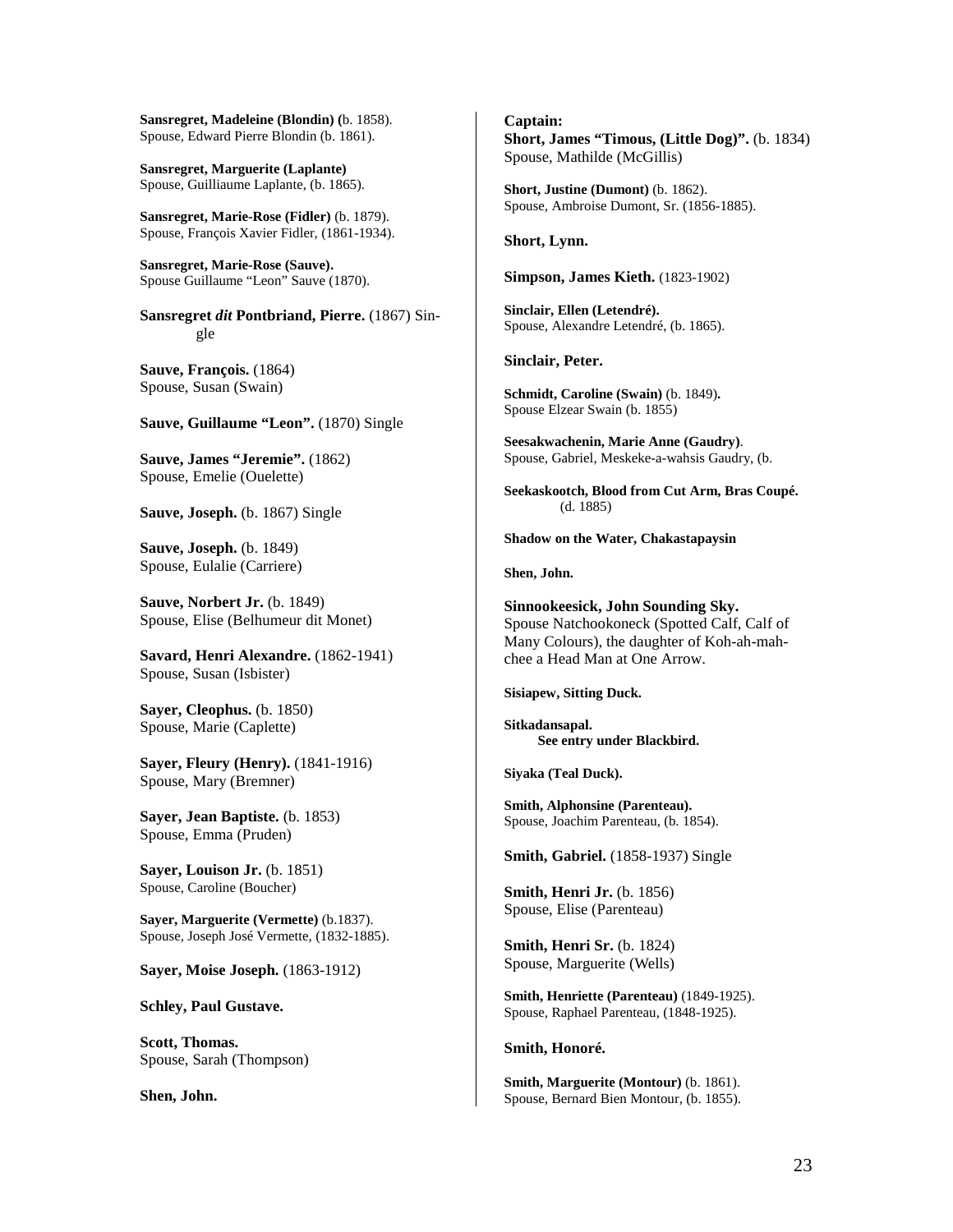**Smith, Pelagie (Dumas)** (1854-1906). Spouse, Isidore Dumas, (1851-1928).

**Smith, Rosalie (Primeau)** (b. 1844). Spouse, Jean Baptiste Primeau (Primot), (1841- c. 1900).

**Sounding with Flying Wings, Kee-too-way-how.**  See entry under **Cayen, Alexandre** *dit*  **Boudreau**

**Sounding Sky, John.**  See the entry under **Sinnookeesick.**

**Spence, Andrew.** (b. 1837)

**Splashing Water.**  See the entry under **Chicicum, Boss Bull.** 

**Spring Man.**  See the entry under **Kahmeeusekahmaweyenew**.

**St. Arnaud, Josephte (Venne).** (b. 1834). Spouse, Solomon Venne, (b. Aug. 12, 1837).

**St. Denis dit Brabant, Genevieve ( Sakaban)** (b. c.1837-1842). Spouse, Jean Baptiste "Cha-ka-pan" Shakaban *dit*  Lejour, (1825).

**St. Denis, "Louis" Joseph Sr.** (b.1855)

**St. Denis, Madeliene (Poitras)** (b. 1834). Spouse, David Poitras, (1834-1898).

**St. Denis, Marie (McKay)** (b. 1834). Spouse, Guillaume McKay, (b. 1855).

**St. Germain, Frederic.** (1856-1953) Spouse, Melanie (Parenteau)

**St. Germain, Veronique (Parenteau).** Spouse, Moïse Parenteau, (1846-1890).

#### **(The) Storm.**

**Sutherland** *dit* **Kapetakus, Marguerite (Dumont)**. Spouse, Edward Kapeepikwanew *dit* Dumont (1855- 1930).

**Swain, Elizabeth Marguerite (Delorme)**. Spouse, Cassimer Delorme, (1847-1886).

**Swain, Elzéar.** (b. 1855) Spouse, Justine (Ducharme)

**Swain (Swan), James Jr.** (b.1822-1828) Spouse, Marie (Arcand)

**Swain (Swan), John "Natumeo".** (1829-1885) Spouse, Louise (Laverdure)

**Swain, Marie Christine (Sansregret)** (b. 1872). Spouse Pierre Pontbriand dit Sansregret. (1867)

**Swain, Sarah (Sauve)** (b. 1870). Spouse, François Sauve, (1864).

**Swain, William Sr.** (b. 1838) Spouse, Angelique (Hamelin)

**Swain, William Jr.** (b. 1861) Spouse, Marie (Moonias)

**Takuwakan (Some One who is Holy).** 

**Tatanka-Sapa, Black Bull** (d. 1897)**.** 

**Tate, Andrew.** (b. 1840). Spouse, Elizabeth Anderson

**Tchehasaso.** (1853-1916) See entry under **LaFond, Jean Baptiste.** 

**Tchikastepechin (Mirage du Soleil).** 

**Teal Duck:** See entry under **Siyaka**.

**Thomas, Charles.** (b. 1862) Spouse, Helene (Letendre)

**Thomas, Eleanor Helene.** (1852-1912) Spouse, Lawrence Garneau, , (1840-1921).

**Thorn, William.** (1859-1930) Spouse, Julie (Ross)

**Trois Pouce.**  See entry under **Moïse Carrière.**

**Tormenting Bear.**  See entry under **Mato Wakakesija.** 

**Tourond, Calixte.** (1853-1885) Spouse, Josephte (Gervais)

**Tourond, Charles Menard.** (1863-1885) Single

**Tourond, David.** (1851-1890) Spouse, Virginie (Fisher)

**Tourond, Elzéar.** (1858-1885) Spouse, Marguerite (Breland)

**Tourond, François.** (b. 1861) Single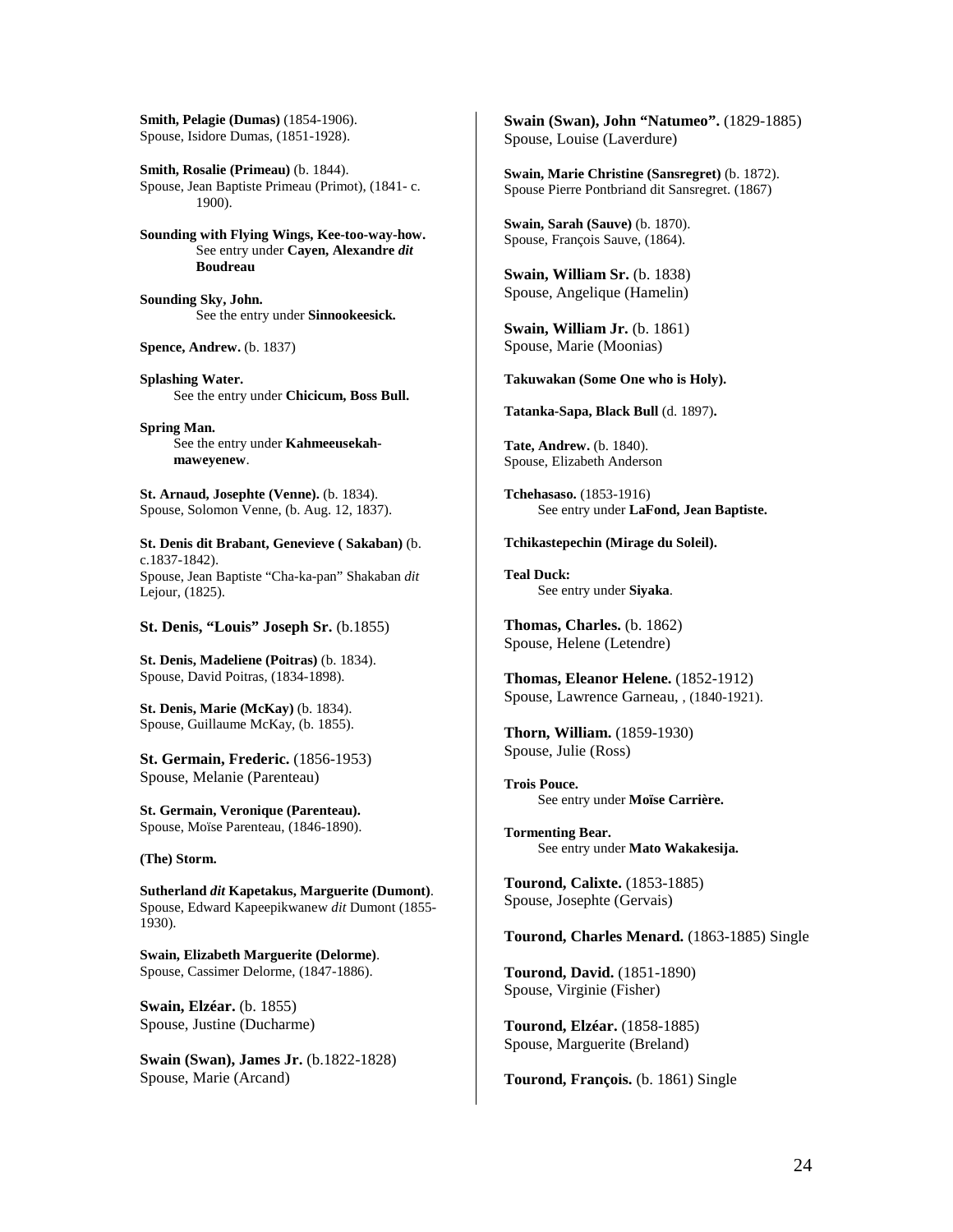**Tourond, Marie Elise (Boyer)** (b.1868). Spouse Raphael Boyer,

**Tourond, Marie Therese (Venne)** (1866-1891). **Tourond, Patrice.** (1857-1898) Spouse, Marie (Gervais)

**Tourond, Pierre.** (1855-1887) Spouse, Catherine (Gervais)

**Tourond, Pierre.** Single

**Tremblay, Esdras.** Single

**Tremblay, Rosalie (Riguedel)** (b. 1865)**.** Spouse, Louis Riguedel Sr. (b. 1852).

**(The)Trotter.** 

**Trottier, Albert.** (1860) Spouse, Isabelle (Cayen dit Boudreau)

**Chief of the Prairie Ronde Metis: Trottier, Charles "Wahpass" (Rabbit).** (b. 1839) Spouse, Ursula (Laframboise)

**Trottier, Charles Jr.** (b. 1865) Spouse, Madeleine (Okimasis)

**Trottier, Cuthbert (Corbett).** (b. 1862)

**Trottier, Helene (Sansregret) (b. 1867).**  Spouse Hilaire Beaubrillant dit Sansregret. (b. 1863)

**Trottier, Isidore.** (b. 1863)

#### **Trottier, Jean Baptiste.**(b. 1864)

**Trottier, Jean "Johny," "War-bish-tee-gwan" (Grey Hair).** (b. 1863)

**Trottier, Joseph Sr.** (1828-1885) Spouse, Julie (Grossiterre)

**Trottier, Joseph.** 

**Captain: Beardy's Band Trottier, Michel.** (1832-1885) Spouse, Marie-Marguerite (Landry)

**Trottier, Remi.** (b. 1861) Single

**Tskakwemesit, Marie (Boudreau)**. Spouse, Isidore, Cayen *dit* Boudreau, "Petequakey." Chief of Muskeg Lake Band.

**Tsunke Topa Naunkewin.**

Spouse, Mato Luto (Red Bear): (c. 1840-1887)

**Turcotte, Noel (Napoleon).** (b. 1851). Spouse, Madeleine Deschamps

**Turcotte, Norbert.** (b. 1855) Spouse, Josephte (Lepine)

**(The) Twin.** 

**Underground Child.** 

**Vallee, Philomene (Parenteau).**  Spouse, Patrice Parenteau, (b. 1867).

**Vallee, Suzanne (Lafournaise).** Spouse Joseph Lafournaise *dit* Laboucane, (b. 1826).

**Vandal, Antoine Sr.** (b. 1819). Spouse Isabelle Beauchemin (b. 1828).

**Vandal, Antoine Jr.** (b. 1850) Spouse, Alphonsine (Henry)

**Vandal, Catherine (Deschamps)** (b. 1846). Spouse, Baptiste Deschamps, (b. 1849).

**Vandal, François.** (b. 1850) Spouse, Isabelle (Deschamps)

**Vandal, Isabelle (Henry)** (b. 1852). Spouse, Maurice Henry-Honore, (b. 1847**).** 

**Captain: Vandal, Jean Baptiste.** (1830-1888) Spouse, Marie (Primeau)

**Vandal, Jean Baptiste Jr.** (1846) Spouse, Henrietta (Branconnier)

**Vandal, Joseph "La Pioche."** (1810-1885) Spouse, Louise (Lavallee)

**Vandal, Joseph.** (b. 1839) Spouse, Julienne Branconnier (b. 1850)

**Vandal, Joseph.** (1857-1885) Spouse, Elisa (Beauregard dit Champagne)

**Vandale, Melanie (Rocheleau)** (1859 1885). Spouse, Jean Baptiste Rocheleau Jr. (also Rivard) (b. 1851).

**Vandal, Melanie, "Malvina" (Nault)** (1843-1898). Spouse, Napoléon Nault, (1858-1931).

**Vandal, Pierre Modeste.** (b. 1866) Spouse, Adelaide (Parenteau)